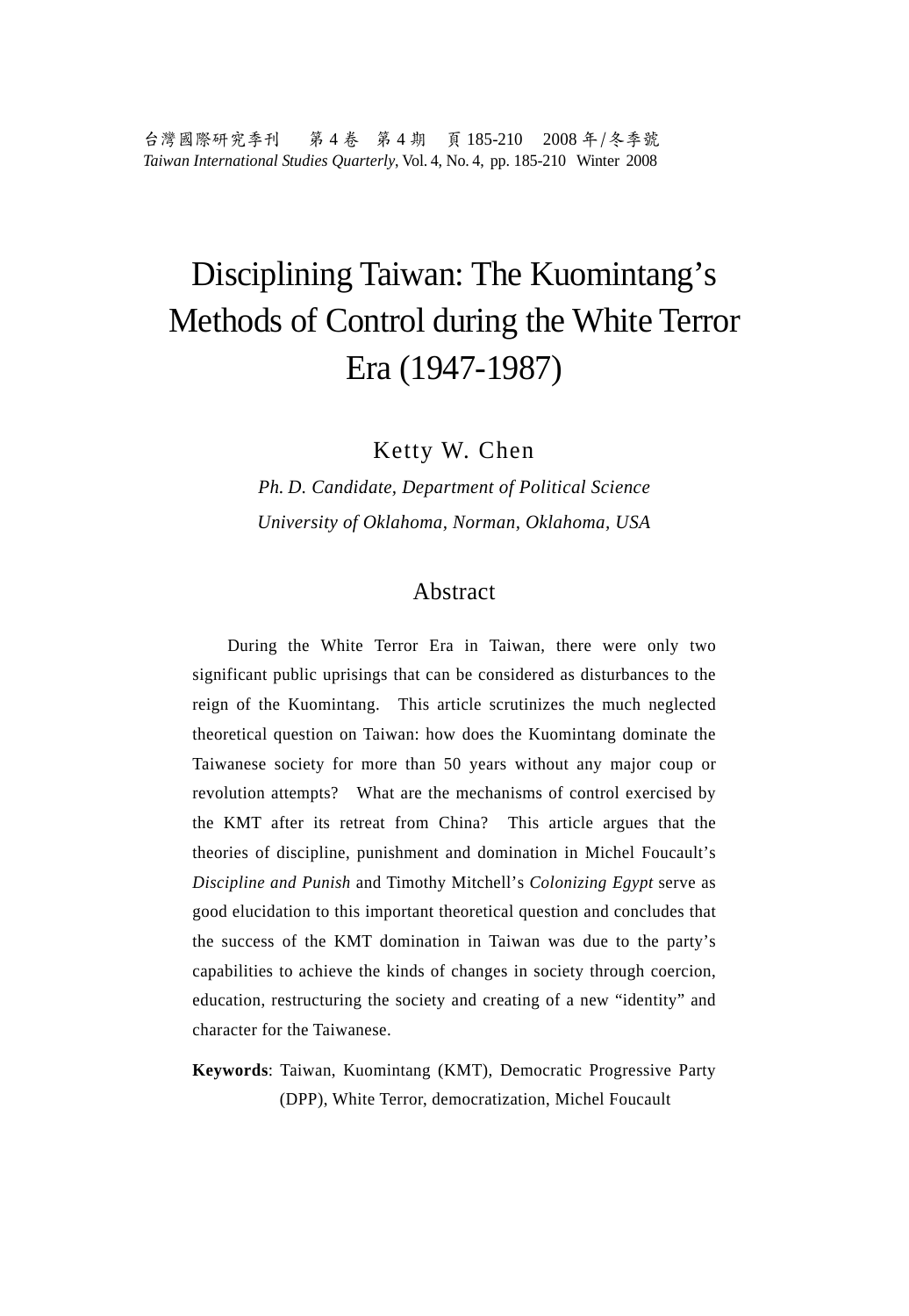# Introduction

 $\overline{a}$ 

The democratization of Taiwan has been labeled as an interesting phenomenon by the scholars of the field. The Chinese Nationalist Party, or the Kuomintang (KMT), had been the hegemonic political power on Taiwan since its forced retreat to the island after losing the Civil War to the Chinese Communist Party. For more than 50 years, Kuomintang dominated virtually every aspect of Taiwanese society from the grass-roots level to the Presidency without major coup or revolution attempts. Democratization scholars have identified Taiwan as an important and fascinating case study, because the initial liberalization process of Taiwan was led by the hegemonic party itself. The Kuomintang ultimately decided that it is to the benefit of the party to relinquish its political control and grant the citizens more political and social freedom; therefore marked the beginning of the liberalization then democratization of Taiwan.

Even though the democratization of Taiwan has already inspired a significant amount of literature and publications, there is one specific subject area that has been neglected by the academics but deserves much further scrutiny. Since the February 28th Incident (1947), there were two other gatherings of the crowd that were considered by the Kuomintang authoritarian regime as significant and disturbing.<sup>1</sup> KMT dissidents gathered as a strong enough force to create the 1977 "Chung-Li Incident." Two years later in 1979, the KMT oppositions, or "Dangwai" as they were called, meaning "outside of

The February  $28<sup>th</sup>$  Incident was an island-wide revolt caused by the mismanagement of a corrupt KMT governor and the scavenging KMT troops that took over the island after the surrender of the Japanese after World War II. The KMT was still battling the Chinese Communist Party (CCP) in 1947, however after the Cairo Conference (1943), Roosevelt, Churchill and Stalin raised no objection to the action by Chiang Kai-Shek's attempt to send troops to take over the island and to claim Taiwan as part of the Republic of China.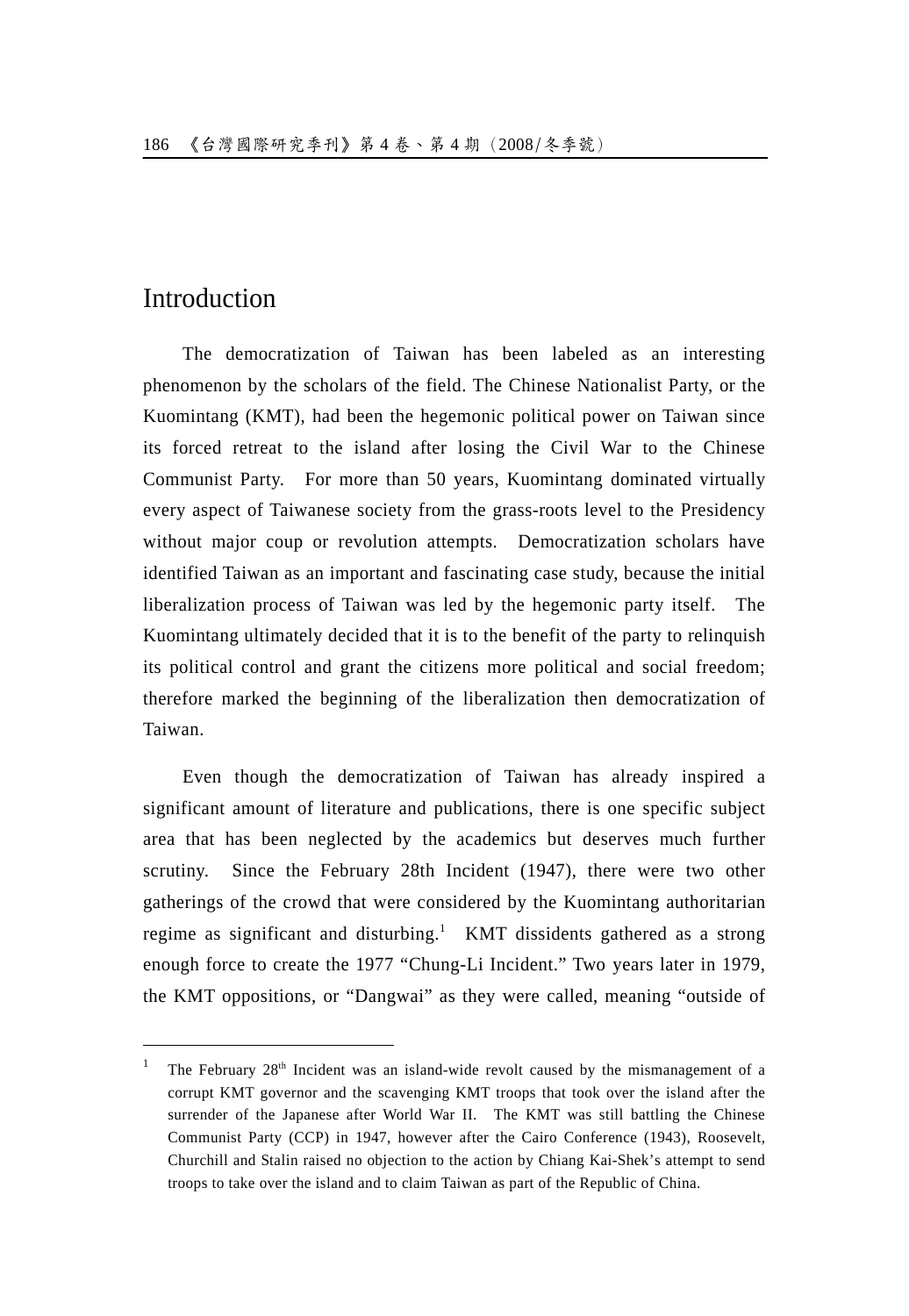the Party," showed greater strength by calling for another large-scaled protest against the KMT regime on December 10th, International Human Rights Day. The incident would later be called the "Formosa (or Kaohsiung) Incident." The violent protest was sparked by the government's arrest of more than 60 individuals who were involved in an opposition magazine called "Formosa Magazine." As a result, "The Kaohsiung Eight," the most prominent leaders of the protest, were tried in military court and received 12 years or life in prison. In 1980, another group of protest organizers who attended the Human Rights Day gathering were tried in civil court and received prison sentences ranging from 2 to 6 years.

Thirty-two years have lapsed between the February  $28<sup>th</sup>$  Incident and the Formosa Incident. The KMT governance of Taiwan, on the other hand, did not come to an end until the Democratic Progress Party (DPP) captured the presidential election in 2000. The KMT has managed to rule the island with its strict hands for more than fifty years, and the period of the KMT rule from 1947 to 1987 is widely known as the "White Terror" era. Under the rule of the KMT, civil and political liberties of the citizens were restricted. According to Christian Schafferer (2003: 5), "the number of people executed during the martial law period for violating the laws of the KMT is uncertain. Estimates go far beyond tens of thousands." Even though the KMT arrested and executed many of its political oppositions, it was reasonable to argue that a political party does not achieve and maintain consistent top-down domination of a society by merely executing its political adversaries. Therefore, it is the goal and the purpose of this paper is to investigate this much neglected puzzle of Taiwanese politics – how did the KMT managed to maintain its dominance for more than 50 years without any major coup or revolution attempts from the Taiwanese majority? And more importantly, what are the mechanisms of control exercised by the KMT government to retain this dominance and what are the affects of the KMT methodology of domination?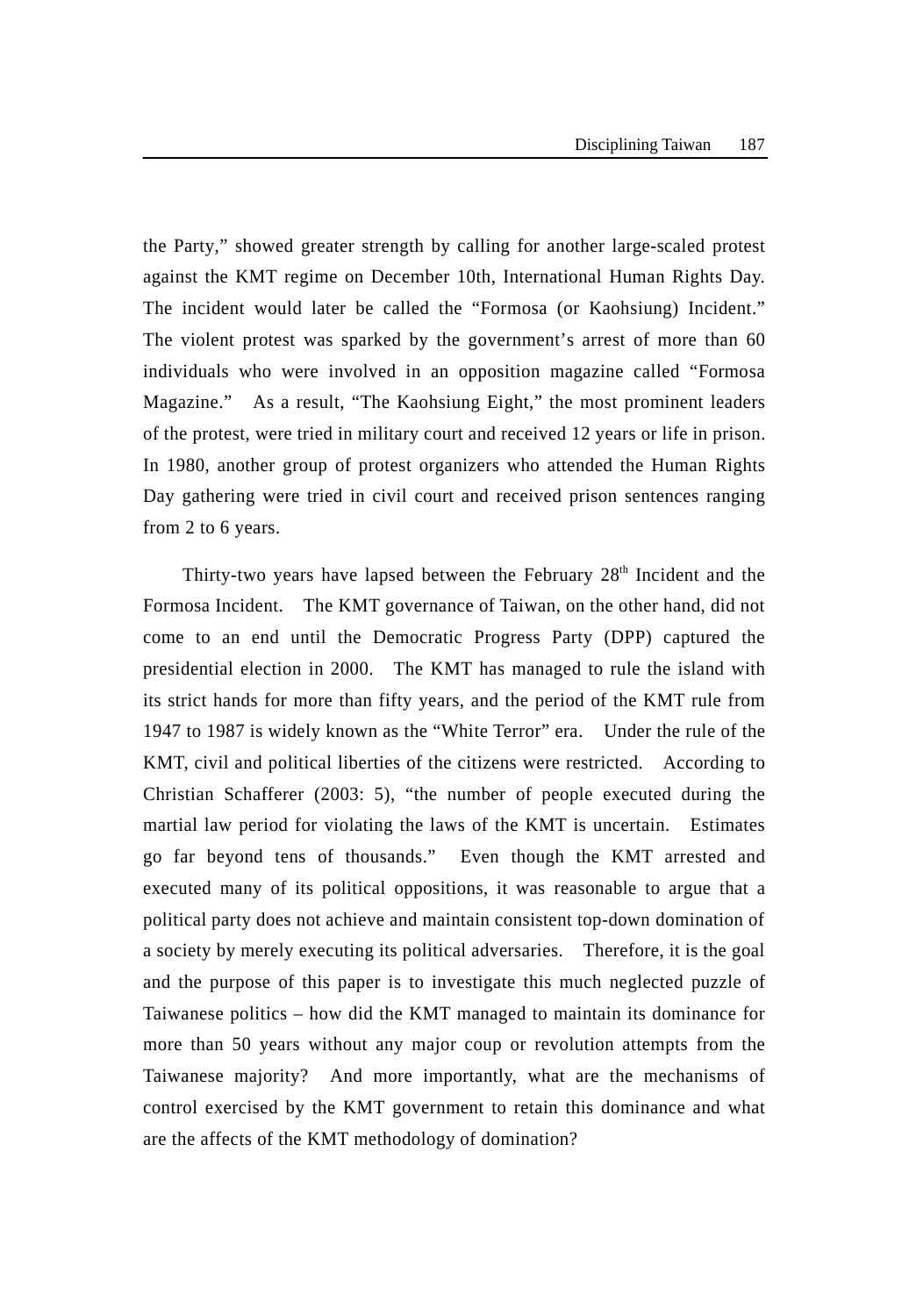According to political party scholar Tun-Jen Cheng (2006: 367), "the KMT in Taiwan was a venerable party with an unusual record of longevity among political parties in developing nations." This paper argues that the KMT was successful in dominating and assimilating the civil society of Taiwan to the Party's Chinese origin by methods of (1) coercion, (2) education, (3) restructuring the social status and (4) creating of a new "pro-Chinese" identity for the indigenous population. This paper contends that according to the theory of discipline and punishment by Michel Foucault, in his seminal book Discipline and Punish, and in Timothy Mitchell's Colonizing Egypt, the success of domination by the KMT of Taiwan's society for more than fifty years was no accident. The resilience of the KMT domination was due to "the capabilities" of states to achieve the kinds of changes in society that their leaders have sought through state planning, policies and actions" (Migdal, 1988: 4). The paper focuses on the specific time period from the KMT retreat from mainland (1949) until 1987. The reason for this paper to focus the years from 1947 to 1987 is because with the adoption of the Reagan administration's foreign policy to promote democracy abroad, and the increasing international presence of China, the KMT leaders began to liberalize Taiwan in order to gain support from the U.S. to prevent military attacks from China. The year 1987 marked the abolishment of the *Martial Law* and the end of the White Terror Era in Taiwan.

Another hope for writing this paper is to be able to contribute to the existing texts and researches on Taiwan. Many scholars have argued that the KMT authoritarianism was soft-core or "mobilizational authoritarian" (Rigger, 2001: 6). This paper contends that the KMT authoritarian governance was deliberate and carefully structured and as hard-core as other authoritarian regimes in the world, such as Chile under Pinochet and China. In addition, this paper seeks to provide those who are unfamiliar with Taiwanese politics a more political philosophical explanation to the KMT's fifty years of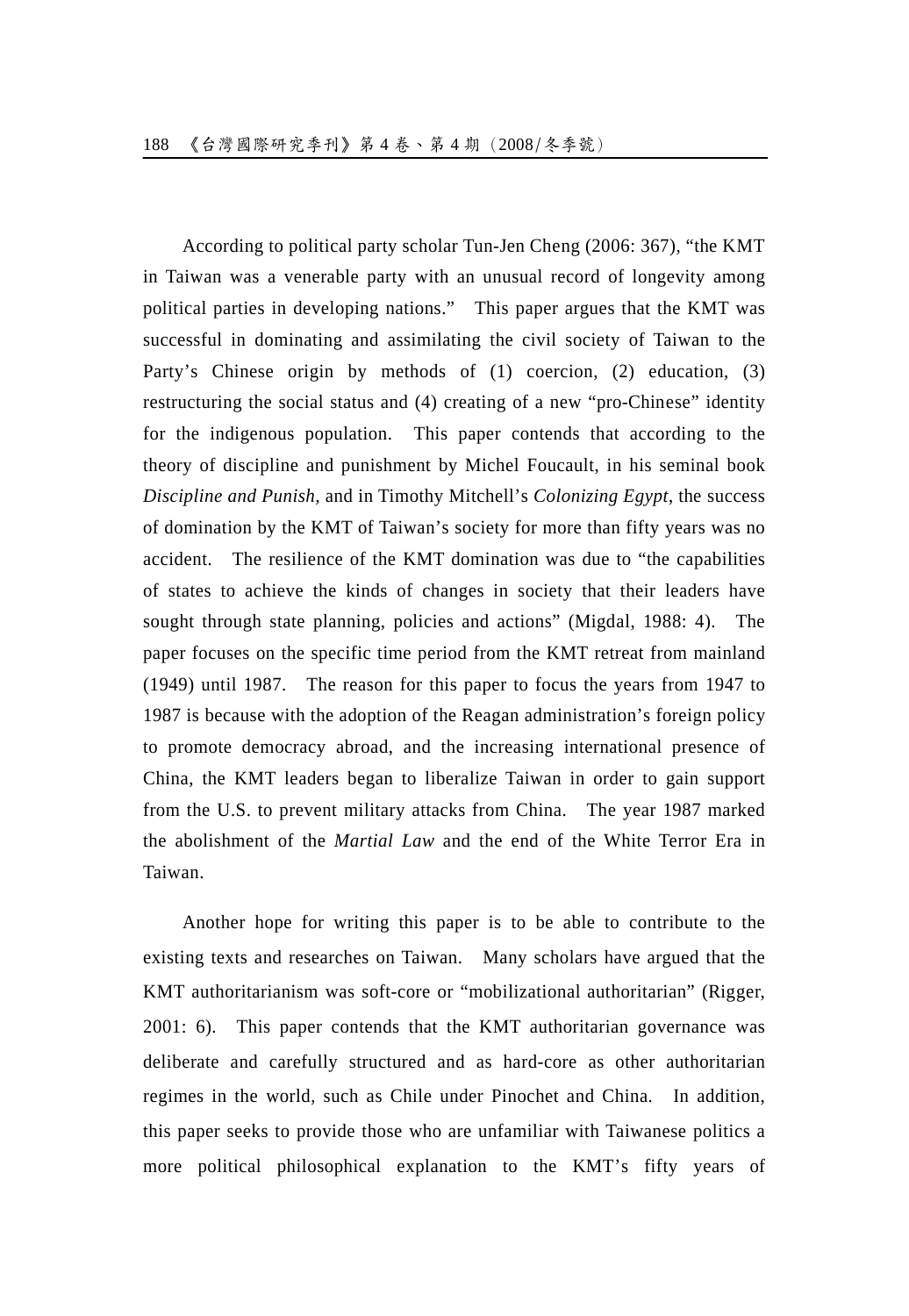authoritarian governance in comparison to other historical and descriptive literature on Taiwan.

### The Structure and Nature of the Kuomintang

Before one could understand the effectiveness of the KMT hegemonic dominance on Taiwan, it is imperative to understand the nature and the structure of the KMT. The Nationalist Chinese Party (KMT) was founded by Sun Yat-Sen based on an odd mixture of several contradictory political ideologies which included: Leninism, Confucianism, and "San-Min Chu-I." "San-Min Chu-I" is translated literally as the "Three People's Principles." San-Min Chu-I is the political philosophy created by Sun, which incorporates the teachings of some variants of Confucianism such as benevolence and filial piety but also advocates the rights of the citizens to life, property and governance. According to Cheng (2006: 367), "the KMT played a central role in China' national revolution, and continued to govern China until its defeat by the Chinese communists in 1949." Interestingly, after arriving Taiwan, the KMT government led by General Chiang Kai-Shek, abandoned the party's principle of Confucianism and San-Min Chu-I altogether. The KMT conglomerates were comfortable with setting aside the principle that the party was built on in order to obtain regime stability and to fulfill the goal of recapturing China.

With the experiences of the February  $28<sup>th</sup>$  uprising in mind, Chiang and his cohorts sought to emphasize and elaborate on the Leninist top-down characteristics of the KMT. According to Yangsun Chou and Andrew Nathan, the unique components of a Leninist-style party include: (1) selective membership recruitment; (2) a revolutionary and nationalist ideology; (3) a centralized decision making structure under a central committee; (4) a policy making central standing committee and a policy-implementing secretariat with organization, intelligence, and propaganda departments; (5) control of the army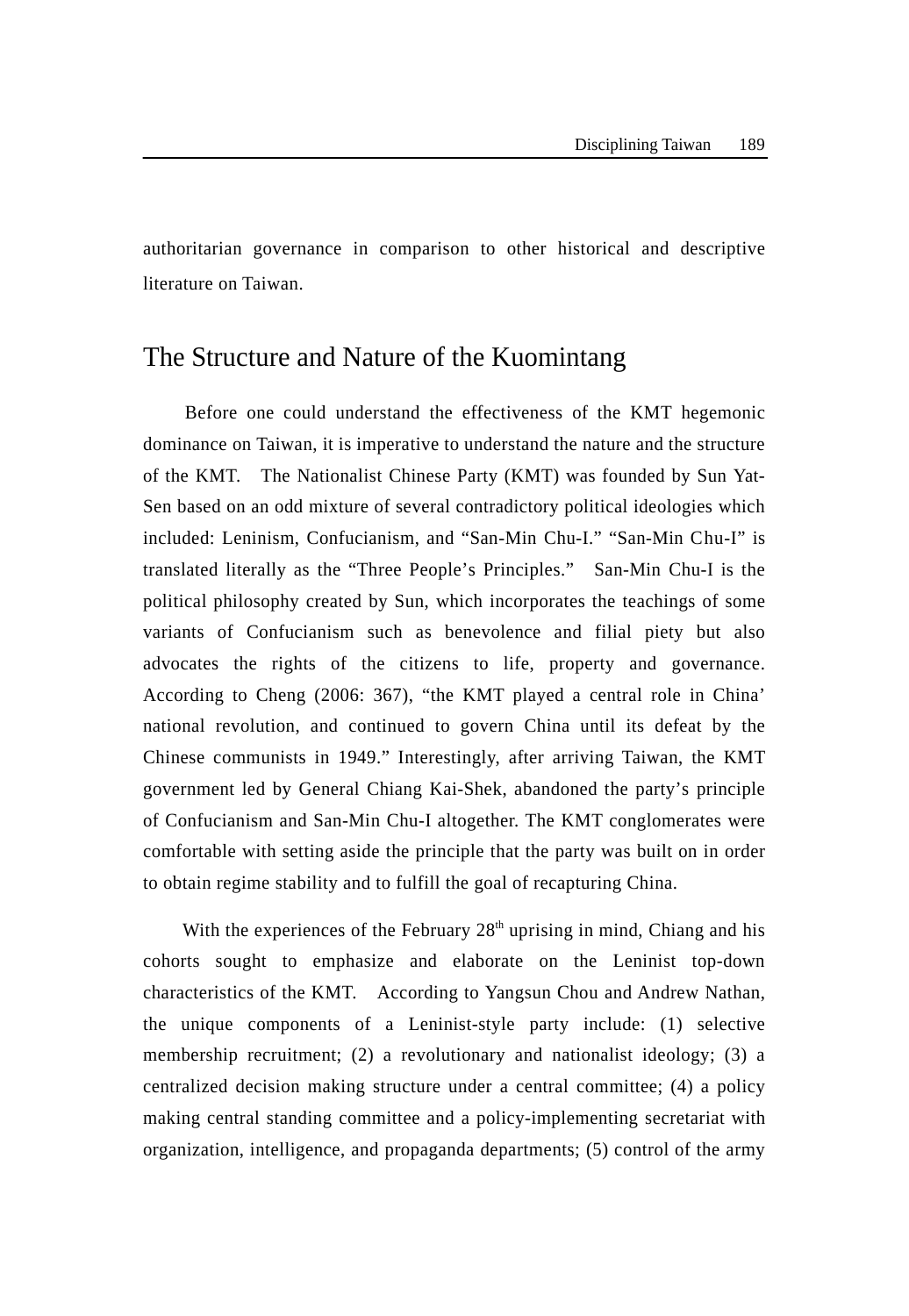through a political cadre system; (6) maintenance of a youth league; (7) leadership over the policies and personnel of the state apparatus and (8) intolerance for the existence of any opposition party (Chou & Nathan, 1987: 277). In short, the political party is the state, and the state is the political party. The structural premises for the KMT can be considered as more formidable to democracy than any non-Leninist authoritarian regimes. And, because of this tightly constructed party structure, the KMT was able to maintain the coherence of the party and extend its tentacles into the local Taiwanese society. The iron-clad party structure of the KMT is not the focus of this paper. It is the party's systematic mechanism of domination and control that the author finds interesting. These mechanisms are discussed and analyzed in the following sections.

## The Foucaultian Theory and the KMT

*Discipline and Punish* should be considered as Michel Foucault's most seminal work. Overall, the book provides a detailed description of the history on the development of modern penal system. On the other hand, one should realize that Foucault had a bigger project in mind when writing this book. As he stated at the onset of the book, "this book is intended as a correlative history of the modern soul and of a new power to judge; a genealogy of the present scientificolegal complex from which the power to punish derives its bases, justification and rules, from which it extends its effects and by which it masks its exorbitant singularity" (Foucault, 1977: 23). In sum, the grand purpose of Foucault's writing is to undermine and replace the classical liberal and Marxian formulations of the nature of power politics (Philip, 1983: 29). In other words, Foucault attempts to develop his own theory of modernity, the human science and the modern soul, through his investigation on the reasons for the great transformation from public torture (or the punitive city) to prison. More importantly, Foucault intends to elucidate and offer what he considers as the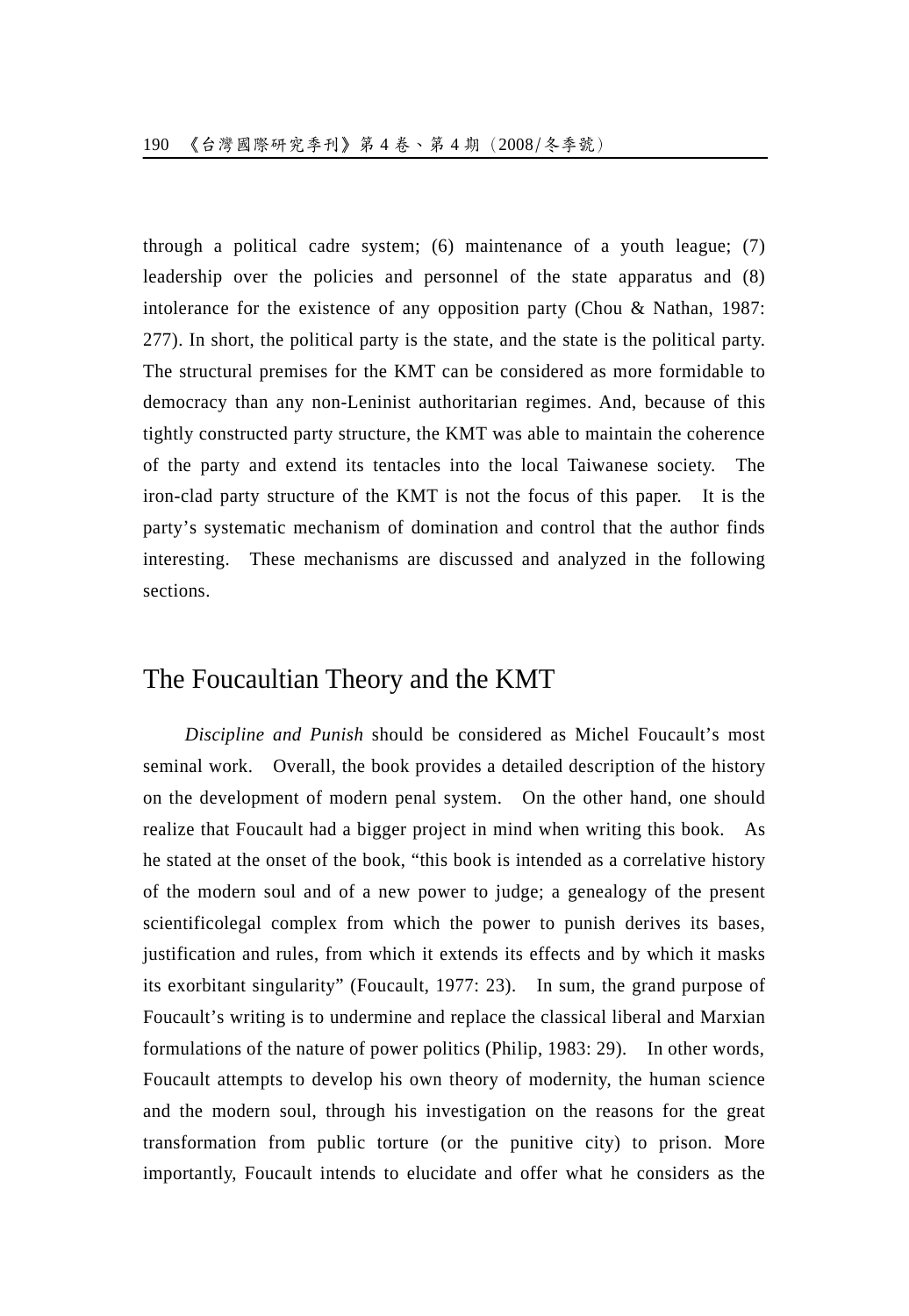most adequate perspective and interpretation on the power relationship between a dominating state and society.

This Foucaultian derivation of the relationship between the dominate state and society is significantly different from that of Marx and Habermas. Foucault's *Discipline and Punish* began with a graphic description of Damien the regicide, who was condemned "to make the *amende honorable* before the main door of the Church of Paris" (Foucault, 1977: 3). Damien was placed in a cart and hauled to the public square where his flesh was torn from his chest and body, and his thighs and legs burned with hot pincers. Not only did they pour boiling oil, wax and sulphur over Damien's wounds, his body was ultimately torn into four pieces by six horses (Foucault, 1977: 3-5). The gruesome public display of Damien's torturous death was what oppressive regimes initially employ to instill fear and summon allegiance from the general public. According to Foucault, modern power does not reveal itself spectacularly in forms of the executioner and bodily dismemberment; rather, the modern domination operates in conjunction with the human science, and proceeds by means of continual authoritative categorization, grading, and monitoring of human behavior (White, 1986: 420-21).

The hallmark of modernity, said Foucault, is the expansion of this new mode of power-knowledge combination. Foucault proposed that rather than admitting that power produces knowledge; the relationship between power and knowledge should be: "power and knowledge directly imply one another; that there is no power relation without the correlative constitution of a field of knowledge, nor any knowledge that does not presuppose and constitute at the same time power relations" (Foucault, 1977: 27). As a result, the human sciences are able to control the citizens because the emergence of human sciences claimed both knowledge and power. When one examines the history of Taiwan, the 228 massacre and the initial capture and execution of Taiwanese community leaders solidified Taiwan's Damien experience, whereas the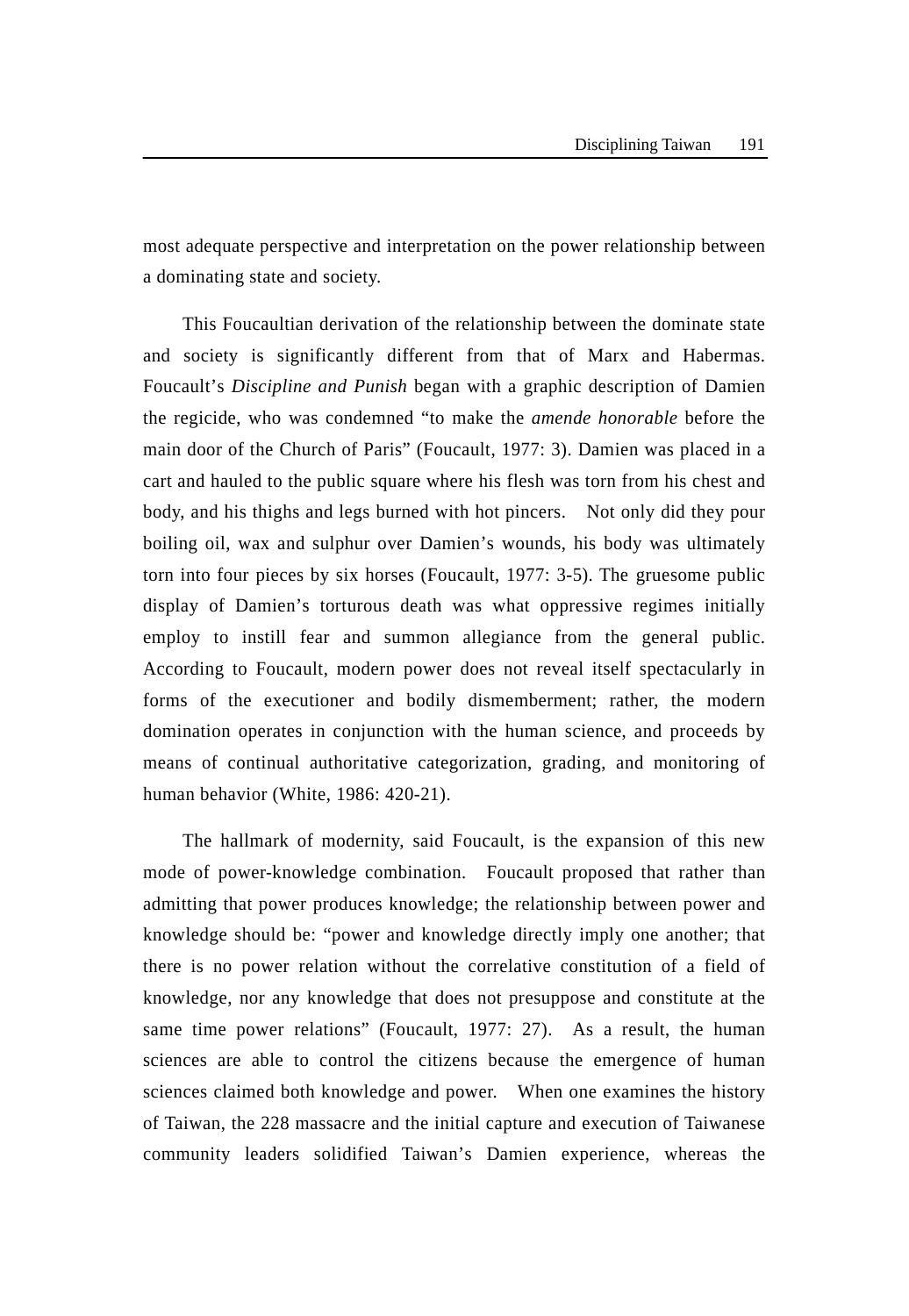consequential KMT oppressive control methods fits with the Foucault's over all theory on successful management to oppress by modern authoritarian regimes. The Taiwanese learned through gaining the knowledge from the collective experience that the consequence of violating the power of the KMT was either imprisonment or death.

After Japan's defeat in World War II, Chiang Kai-Shek and the KMT deemed themselves the rightful ruler of Taiwan. Soon after, civil war broke out in China. Chiang was forced to retreat to Taiwan after being defeated by the Chinese Communists in 1949. The years of failed recovery attempts of China forced the KMT government to realize that their stay on Taiwan was permanent. As a result, the KMT's "emergency regime" took on the task of becoming the absolute governor of Taiwan; thus, the ruling-verses-ruled power relationship emerged between the KMT party-state and the Taiwanese. Similar to what Foucault identifies and describes the public torture and execution of Damien, there were systematic public executions of the party's political adversaries and indigenous elites at the banks of major rivers in Taiwan and the parade of prisoners with their hands pierced together by wires.<sup>2</sup> The bodies, the sounds of the gun fire, and the blood soaked river banks all served as warning for those who are planning to revolt against the KMT regime. As Foucault indicates, the initial punishment and coercion is always directed at the body of the governed, and the purpose of the punishment is to seek compensation from the person who has committed what the sovereign considers as the unforgivable crime (Foucault, 1977: 32-37). Not only did the KMT conducted public executions, many of the arrests and subsequent killings were done in the middle of the night or on the countryside. The disappearances of family members or neighbors further reinforced the fear of the Taiwanese and warned against attempts to revolt against the sovereign (Lee, 1998).

 $\overline{a}$ 

<sup>&</sup>lt;sup>2</sup> Witness testimonies shown from documentary film "228 Incident – 60 Years On" (Ouyang, 2007).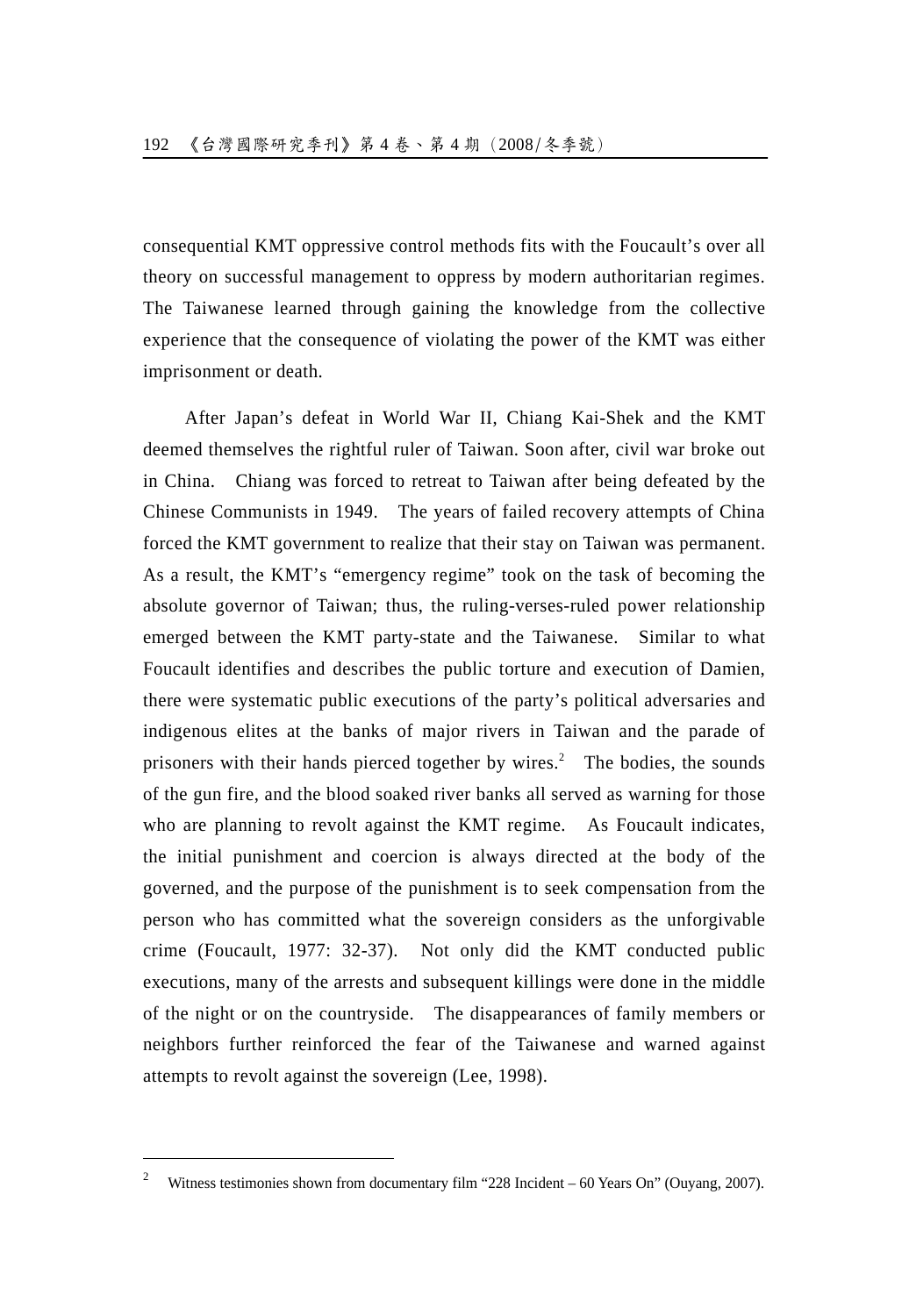In the chapter titles "The Spectacle of the Scaffold," Foucault (1977: 32-37) offers the logics of the judicial and punitive system. In that time, the sovereign's (or state's) power is over the person's body. The punishment and torture is always directed at the body, and the purpose of the punishment is to seek truth to the crime the person has committed.

Furthermore, political punishment is also a "performative" display of the sovereign, in this case, the KMT. In addition, what is considered as the most effective method to restore the power of the sovereign, lost due to the commitment of the political crime and uprising, is to display the power of the sovereign on the perpetrator's body (Foucault, 1977: 47-54). Foucault contends, "The sovereign was present at the execution not only as the power exacting the vengeance of the law, but as the power that could suspend both law and vengeance" (Foucault, 1977: 53). In the case of Taiwan, the indigenous population learned that the only way to secure one's life and freedom is to submit to the sovereign that possessed the power to destroy or be merciful.

# Coercion through the Act of Surveillance

As Foucault points out, while the public torture and execution might have some deterrence for the further commission of crime, the power of the sovereign only extends to the bodies of the citizens. The modern sovereign, in this case the KMT, must then develop other methods of control that are more penetrating than to intimidate citizens with bodily harm. As public punishment disappeared in the late seventeenth century around the world, public executions stopped in Taiwan as well. Nonetheless, mysterious disappearances of citizens continued to generate the fear necessary to keep the population in line to prevent uprisings against the regime.

The Garrison Command, an affiliate of the National Security Council, was used to identify "criminals" or individuals who might pose potential threats to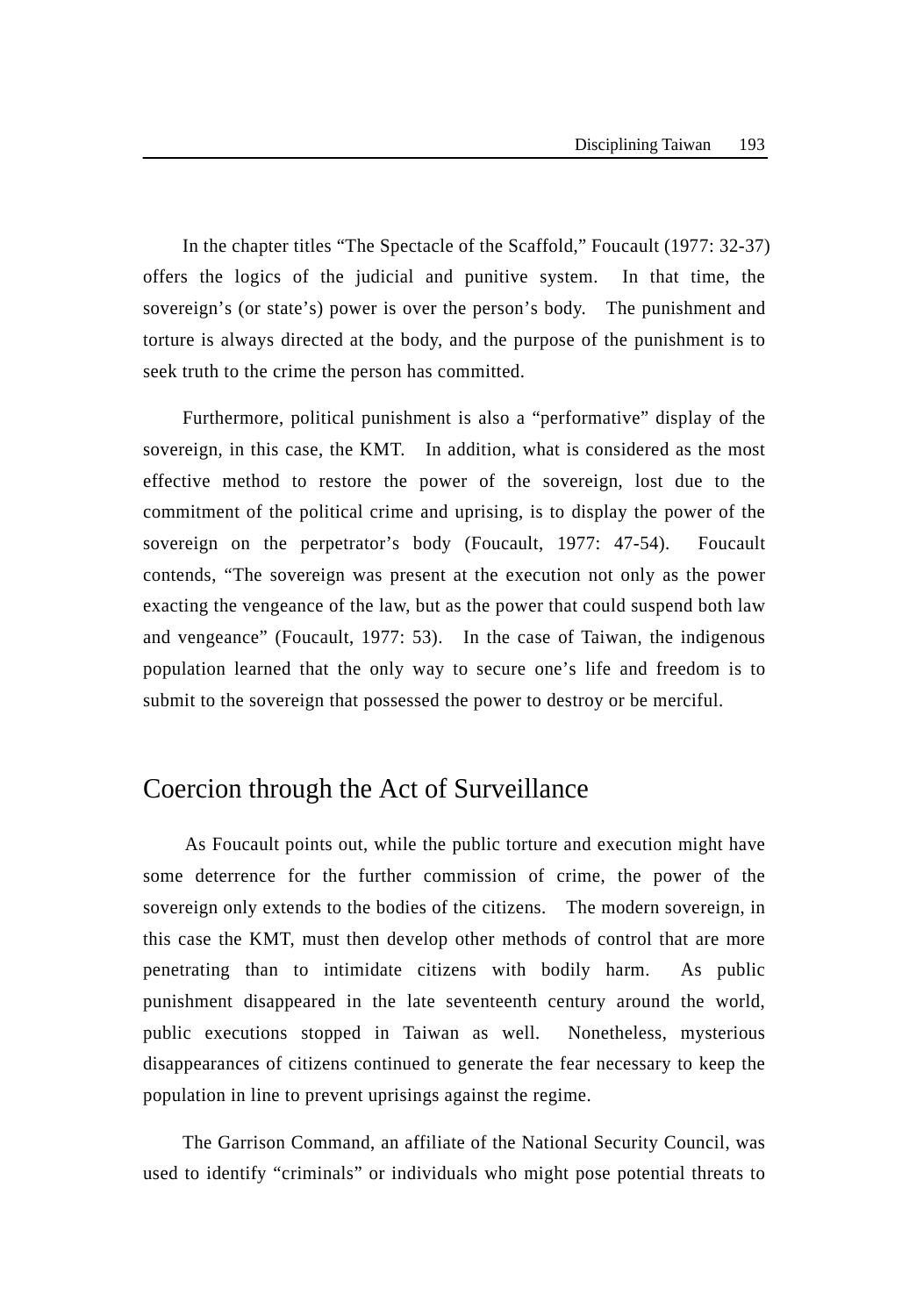the regime. The KMT government used this extra-constitutional institution to servile the citizens' behavior and exclude those who could possible disturb the order imposed by the KMT. In addition, the government also enacted the Criminal Code. Article 100 and 101, often referred as the Sedition Law, of the *Criminal Code* was often used by the KMT to imprison its political oppositions. Article 100 states that,

Any person who committed an overt act with the intent to destroy the organization of the state, seize state territory, change the constitution by illegal means, or overthrow the government, should be punished with imprisonment for not less than seven years. A ringleader should be punished with imprisonment for life. Moreover, any person who prepares or conspires to commit an offense specified above should be punished with imprisonment for not less than six months and not more than five years (Schafferer, 2003: 5).

Those who were identified by the Garrison secret police in violation of the Sedition Law were sent to prison. The most infamous prison in Taiwan during the White Terror Era was located on the Green Island near Taiwan. It was an effective political prison for the KMT, due to the location of the prison and the capabilities for the regime to keep the prisoners off Taiwan with no means of escaping, thus excluding the prisoners from the rest of society. In addition to the Criminal Code, Article 23<sup>rd</sup> of the National General Mobilization Law also states that "Upon enforcement of this law, the government may, whenever necessary, impose restrictions on the people's freedom of speech, publication, writing, correspondence, assembly and association" (Schafferer, 2003: 6). In the chapter on Panopticism, Foucault made reference to Jeremy Bentham and his design of the modern prison and explained to his readers that one of the most effective ways of controlling the rest of the society is to remove those "trouble-making" individuals from society and reeducate and discipline them (Foucault, 1977: 195-208). According to Foucault, the first principle to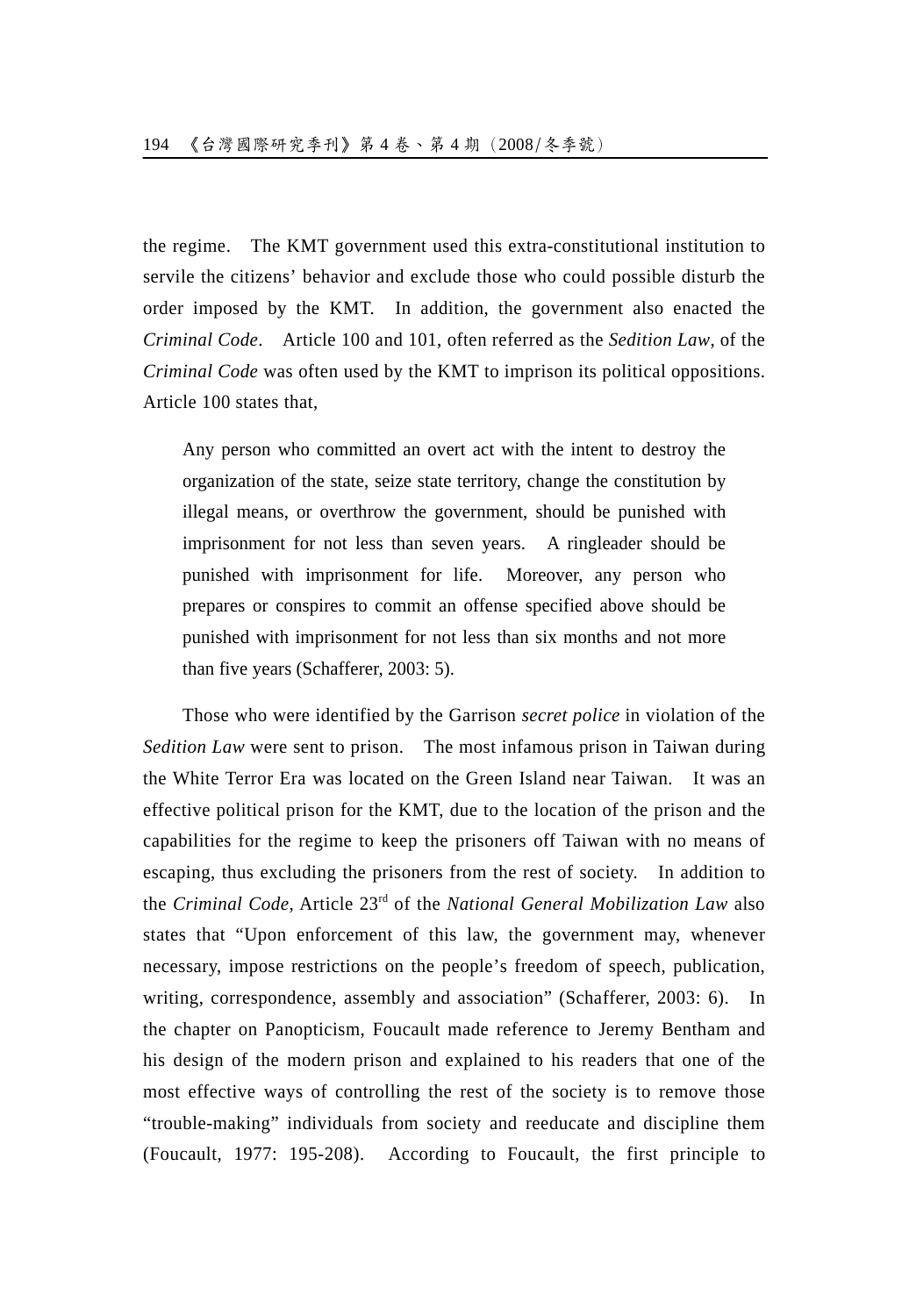control an individual was "isolation." "The isolation of the convict from the external world, from everything that motivated the offence, from the complicities that facilitated it" (Foucault, 1977: 236). KMT's jailing of its political dissidents serve as example of the modernization of Foucault's discipline and punish theory.

Furthermore, the hallmark of modernity, according to Foucault, is the engagement of the human sciences to dominate the individual over both his body and soul. On the Green Island prison, the political prisoners were routinely being subjected to psychological therapies, re-education, and forced composition of confessional letters. To the KMT, the psychological bombardment of the prisoners should serve as an effective tool for the reconstruction of the individual. While contemporary political theories tend to situate tremendous importance and focus on people as individuals, Foucault, on the other hand, argues that the individual is merely a device constructed by the state (or whomever holds the power) to manipulate and control (Foucault, 1977: 187-92). The individual is the result of the established norm. The norm is the guideline for the state to differentiate those citizens who follow its rules and those who do not. Of course, some of the imprisoned individuals on Green Island Prison eventually broke under the strict life style and schedule of the prison and began to regurgitate the teachings of the KMT. However, the real effectiveness of the KMT psychological reeducation was unknown, because it was nearly impossible to measure if the prisoners truly believed what was being taught to them, or they were merely voicing the words in order to prevent further bodily harm or gain an earlier release date. It is the goal of the KMT to turn not only the political prisoners but the Taiwanese population as a whole to "docile bodies" (Foucault, 1977: 135-37), where individuals are rendered unable to conjure their psychological strength to turn against the regime; therefore releasing the government from having to dedicate as much resources to servile citizens individually.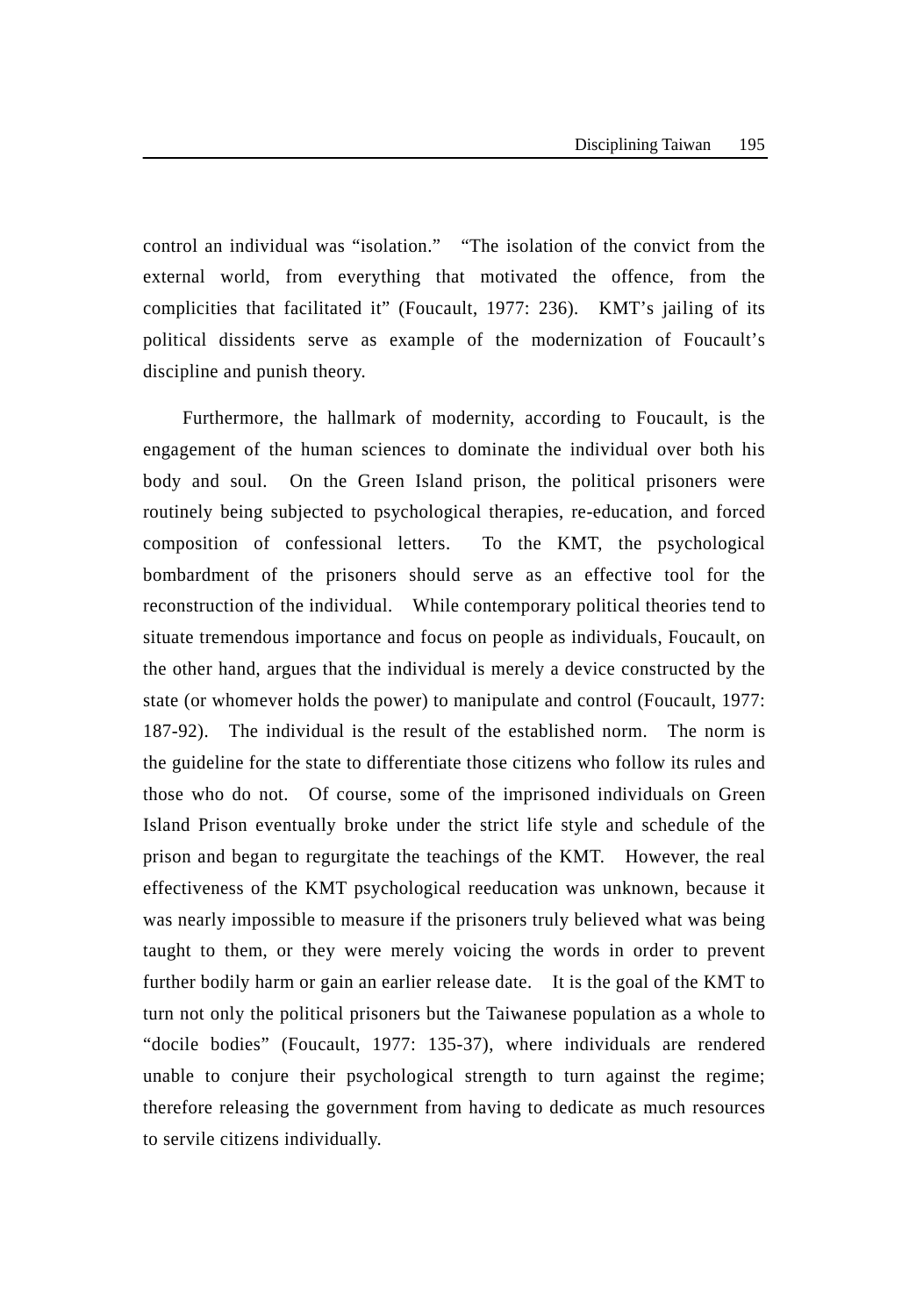# The KMT Panopticon

After decades of coercion, discipline and harsh punishment of imprisonment, the KMT was able to turn Taiwan into what Foucault explicates as the "Panopticon." Foucault described Jeremy Bentham's design of the panoptical prison as:

The architectural figure [which] at the periphery, an annular building; at the centre, a tower; this tower is pierced with wide windows that open onto the inner side of the ring; the peripheric building is divided into cells, each of which extends the whole width of the building; they have two windows, one on each side, corresponding to the windows of the tower; the other, on the outside, allows the light to cross the cell from one end to the other. All that is needed, then, is to place a supervisor in the central toward and to shit up in each cell a madman, a patient, a condemned man, a worker or a schoolboy (Foucault, 1977: 200).

Foucault provided detailed descriptions of the Panopticon in order to elucidate the purpose of the prison. Foucault was attempting to develop his own theory of the modern governing State through his investigation on reasons for the great transformation from public torture (or the punitive city) to prison. In the case of Taiwan, the KMT has turned the island of Taiwan into the Party's Panopticon, where the individuals living on the island felt the gawking eye of the big brother and the surveillance of his neighbors. The KMT Panopticon makes the individual adjust his own behavior to suit the pleasure of the sovereign, in this case, the party-state of the KMT. The most important psychological effect of the Panopticon, according to Foucault, is to:

Induce in the inmate a state of conscious and permanent visibility that assures that automatic functioning of power. So to arrange things that the surveillance is permanent in its effects, even it is discontinuous in its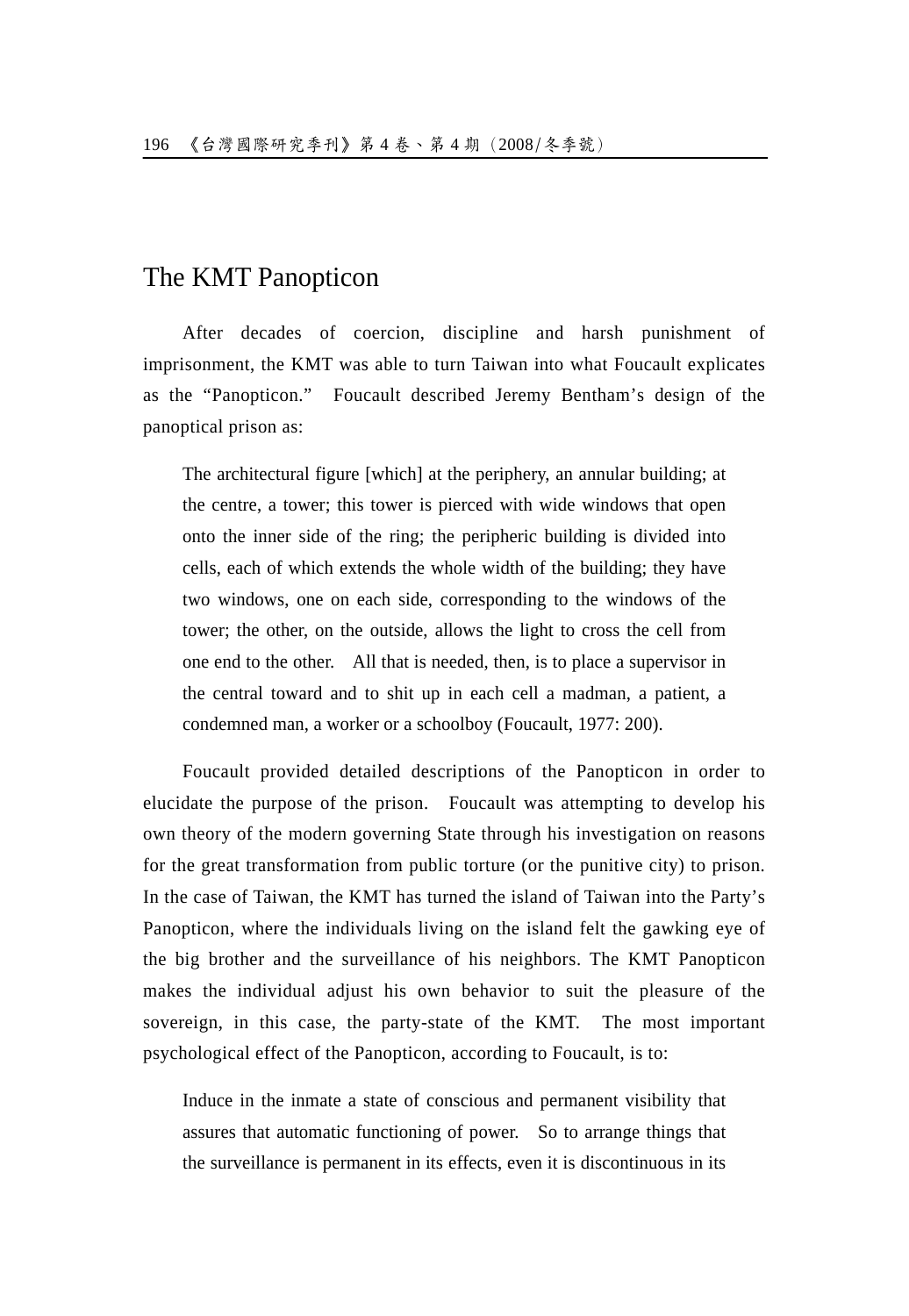action; that the perfection of power should tend to render its actual exercise unnecessary…in short, that the inmates should be caught up in a power situation of which they are themselves the bearers (Foucault, 1977: 201).

The power relations theory between state and society presents by Foucault in *Discipline and Punish* proves to be extremely applicable to the KMT case. It explicates the answer to the question posed by this article: how did the KMT manage to assert its dominance over the Taiwanese society for more than fifty years with only two incidences of public uprising? For fifty years, the KMT implemented its domination mechanisms systematically as Foucault has theorized. It is doubtful that the KMT elite conjured the party's iron clad ruling machine based on Foucault's writings; however, this paper contends that Foucault investigation of the modernity and the oppressive state provide more than adequate explanation for the KMT's domination over the Taiwanese society during the White Terror Era.

## Colonizing Taiwan

In the past four hundred years, Taiwan has always been under the governance of foreign powers. The colonizers included: Spain, Portugal, the Netherlands, and Japan. The political and social impacts of the Europeans and the Japanese on Taiwan were similar and comparable with the colonial relations between Egypt and Europe, as identified by Timothy Mitchell in *Colonizing Egypt*. *Colonizing Egypt* was Mitchell's examination on the colonial control and influence over Egypt. The KMT government with its Chinese roots has attempted to adopt similar measures as Mitchell points out in his book in order to colonize and control Taiwan.

Mitchell, inspired by Foucault's Panopticism, makes the important argument that "the panopticon, the model institution, whose geometric order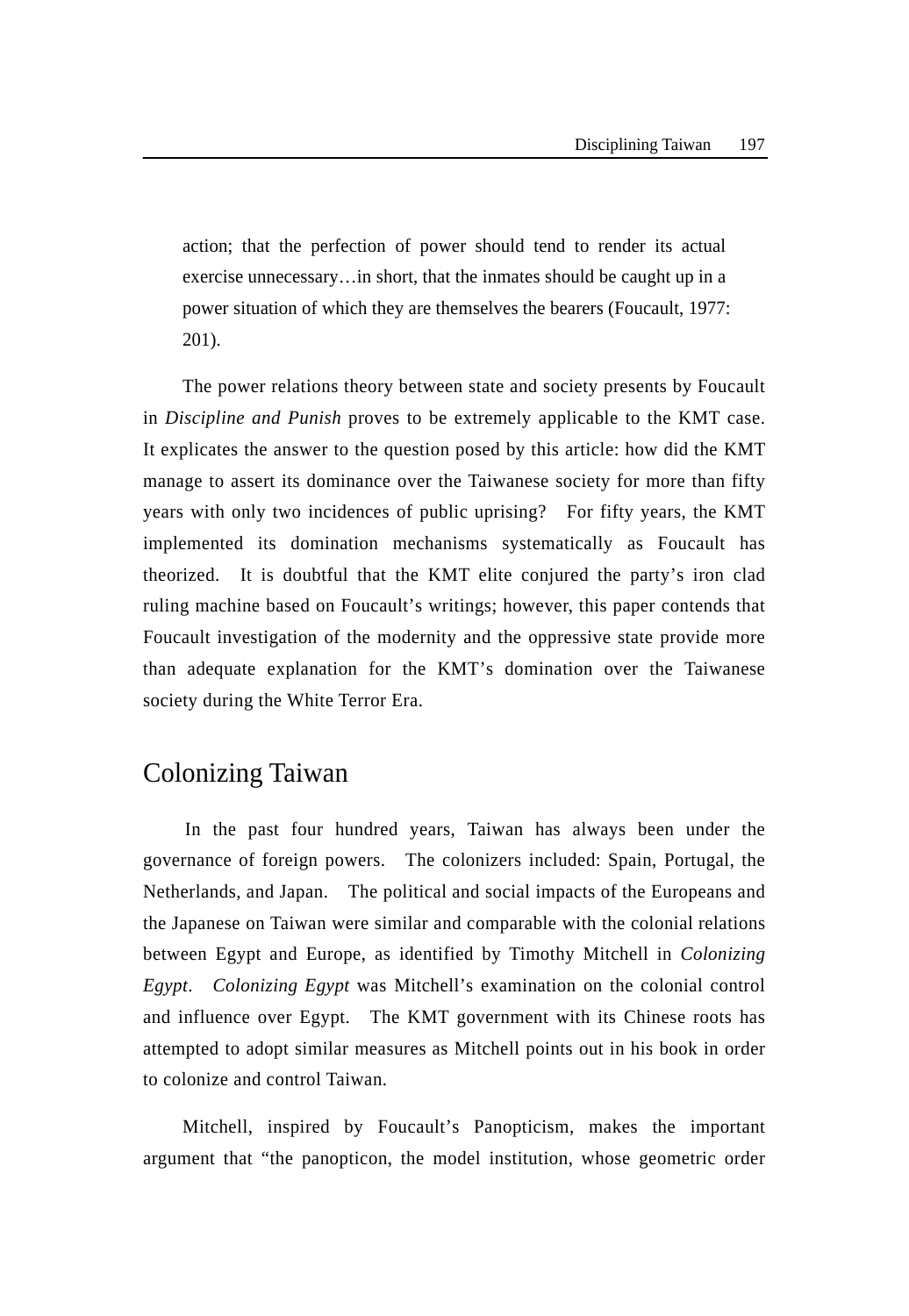and generalized surveillance serve as the motif for this kind of power, was a colonial invention" (Mitchell, 1988: 35). In other words, not only is the Panopticon an invention of an oppressive state as identified by Foucault, Mitchell further contends that it is also implemented by colonial powers to rule the colonized. Historians and KMT adversaries have always made the argument that the KMT should be considered as another colonizer instead of the decolonizer of Taiwan due to the regime's treatment of Taiwan's residents after the Party's arrival. The surveillance and the usage of *secret police* to penetrate every orifice of Taiwanese society and the regime's encouragement to report and inform family members and neighbors on anti-government activities were only the tip of the iceberg. In addition to the Foucaultisn Panopticon and surveillance techniques, Mitchell's illustration of the behavior of a colonial state further explains the behavior of the KMT. Mitchell states (1988: 35), "the method was no longer simply to take a share of what was produced and exchanges, but to enter into the process of production...[the] political power attempted to discipline, coordinate and increase what were not thought of as the 'productive powers' of the country." The KMT government offered special social and political privileges to those who it considers as the productive powers of Taiwan, namely, the military, public servants and educators. Most importantly, "These modern strategies of control were not to expand and dissipate as before, but to "infiltrate," "re-order" and "colonize" [emphasis added]." The KMT government adopted similar strategies of infiltration, reorganization and their own variant of colonization of Taiwan. Examples of the different methods of the KMT colonization are discussed in the following sections.

#### 1. Land Reform

The KMT regime launched a series of land reform starting on April 14<sup>th</sup>, 1949.<sup>3</sup> The KMT regime forcibly took away land owned by the Taiwanese and

Note: the KMT had just lost the civil war in China and was forced to retreat to Taiwan two months prior.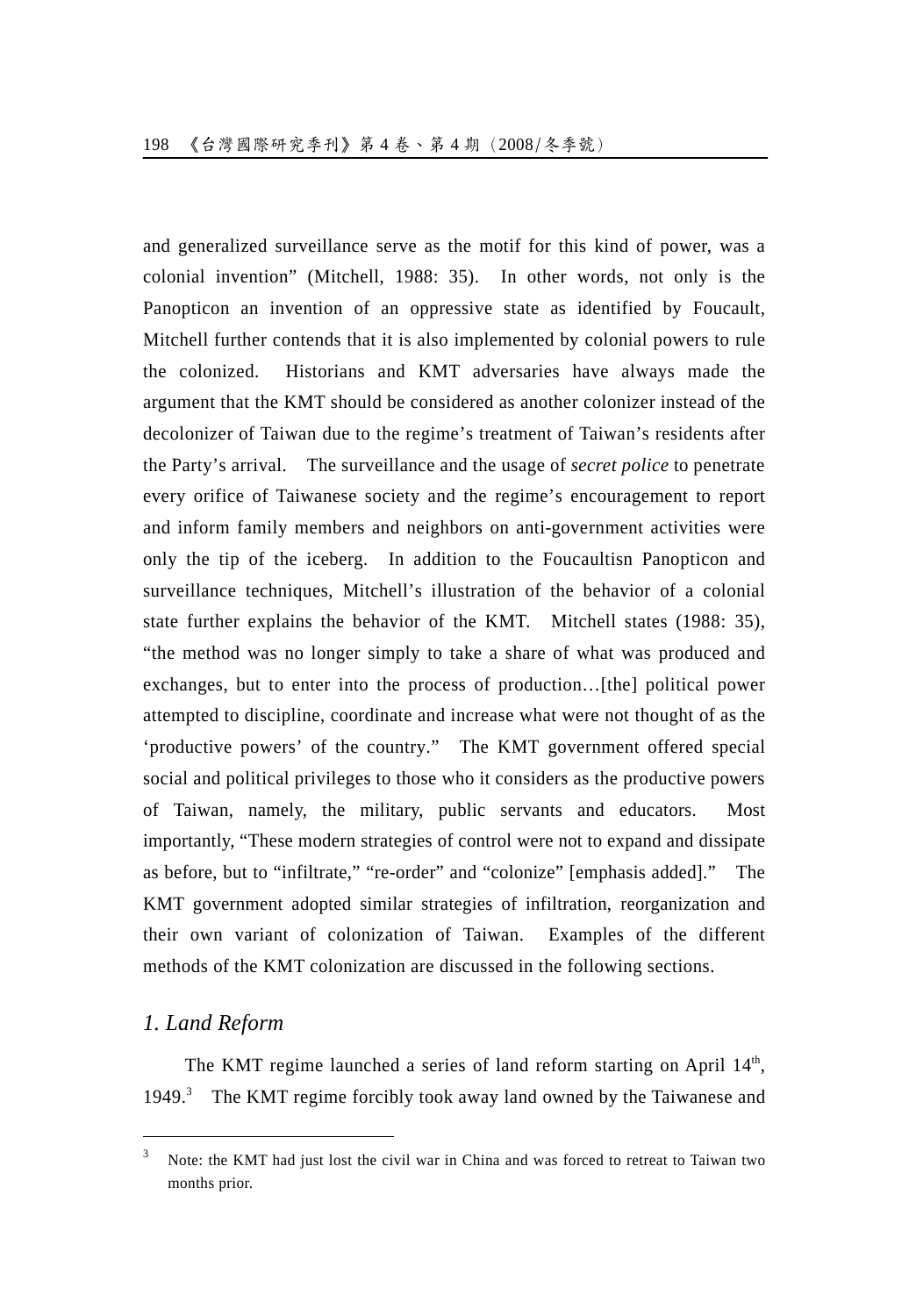rewrote the deeds to the land. The KMT government then redistributed most of the land amongst the Mainland Chinese, Taiwanese farmers and landowners. The KMT carved the large pieces of land into more than 6,000,000 small individual areas and established a payment system to collect "rent" from the "tenants" every month to profit the state. The KMT government decreed a rent reduction to a top limit of 37.5 percent of the crop for the tenants (Walker, 1959: 129).

In addition, the government also promoted the guaranteed-security of the renters, which also meant that the KMT government would invoke the local Garrison Commend Centers to prevent the Taiwanese from taking their land back. Furthermore, the KMT implemented a national rent price, which was significantly lower than what land owners were previously charging; and instead of the land owner getting the profits, the state did. The explanation for such land reform, according to the KMT, was to extract as much resource as one can in order to fund the war against the Chinese communists and retake the mainland. The KMT government also forced the landlords to rent their land to the private citizens as the government did. In 1953, four years after the initial land reform, the KMT government went further by requiring the land owners to sell the tenants the land they have been renting (Walker, 1959: 130).

The benefits gained by the KMT government from the land reform were two-fold: first, the State ultimately made profits by charging the tenants rent and then from the selling of the land; and secondly, the land reform also meant the relocation of the 2 million Chinese populations to virtually all areas in Taiwan. The Chinese were able to infiltrate and establish households amongst the Taiwanese population and inadvertently bringing their culture and practices with them. The Chinese soldiers and military personals often marry Taiwanese and indigenous women. Mrs. Chien, a Taiwanese woman married to a former Chinese military official stated that rule of the house from her Chinese husband was that she wasn't allowed to cook Taiwanese dishes, and the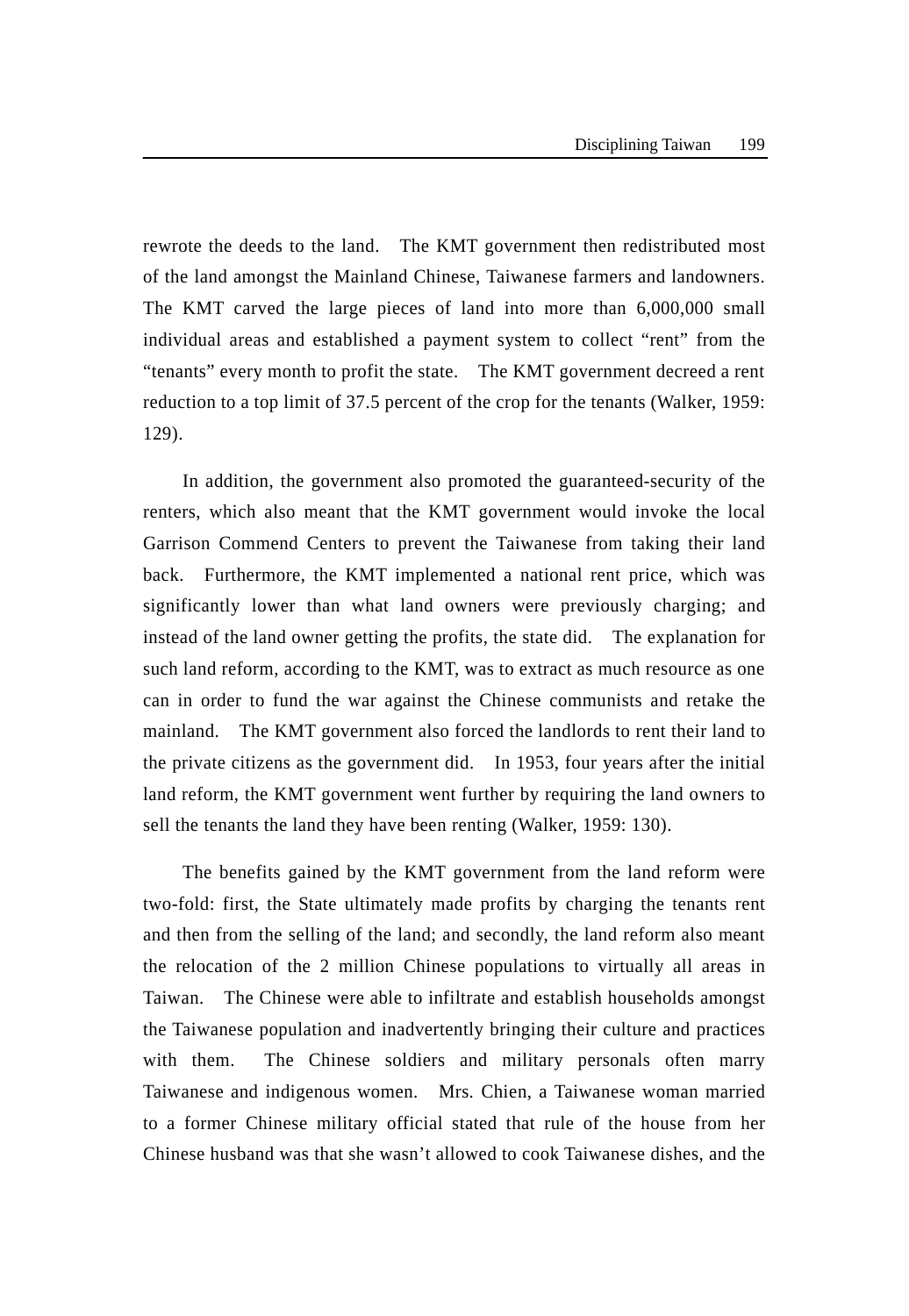children would only learn to speak Mandarin Chinese.<sup>4</sup>

In addition to the farm land reform program, the KMT reallocated urban spaces as well as rural areas. "Military Family Sections" or some called "Military Villages" were created by the government in order to house the families of Chinese soldiers and military personals. As a result, there were Military Villages and housing projects throughout the island from the most prosperous Chung-Hsiao East Road in Taipei to the country side of Chiayi and Even when the Military Villages were mostly demolished after Yunlin. Taiwan's democratization, there were still numerous buildings and apartments where the decedents of the Chinese soldiers still retain ownership and reside.

The *land reform policy* implemented by the KMT has proven to be extremely fruitful for the Party's quest for control. By taking the land away from the Taiwanese land owners, the Party inadvertently dismantled influences the land owners had on the local communities, peasants and farmers. This is one of the unintended consequences of the land reform, which shift the power struggle further to KMT's favor. In addition, the land reform also freed the peasants who were tied to the land and allowed the populations to move more freely to bigger cities where the factories were located and employment opportunities presented themselves. Even though those who stayed on the farm had the option of continue to rent or purchase the land from the government, the Party required the farmer to contribute a percentage of the crops produced by the land to the government. Today, one often hears the KMT commending itself for freeing the peasants from the rich land owners; however, the fact was that the government merely shifted the land ownership from Taiwanese residents to the central government. The land reform policy should be deemed as one of the most significant policy implementations that fundamentally changed the make up of Taiwanese societies.

Subject was interviewed in June, 10<sup>th</sup>, 2007 for the author's dissertation on Taiwanese identity and Kuomintang's campaign strategies.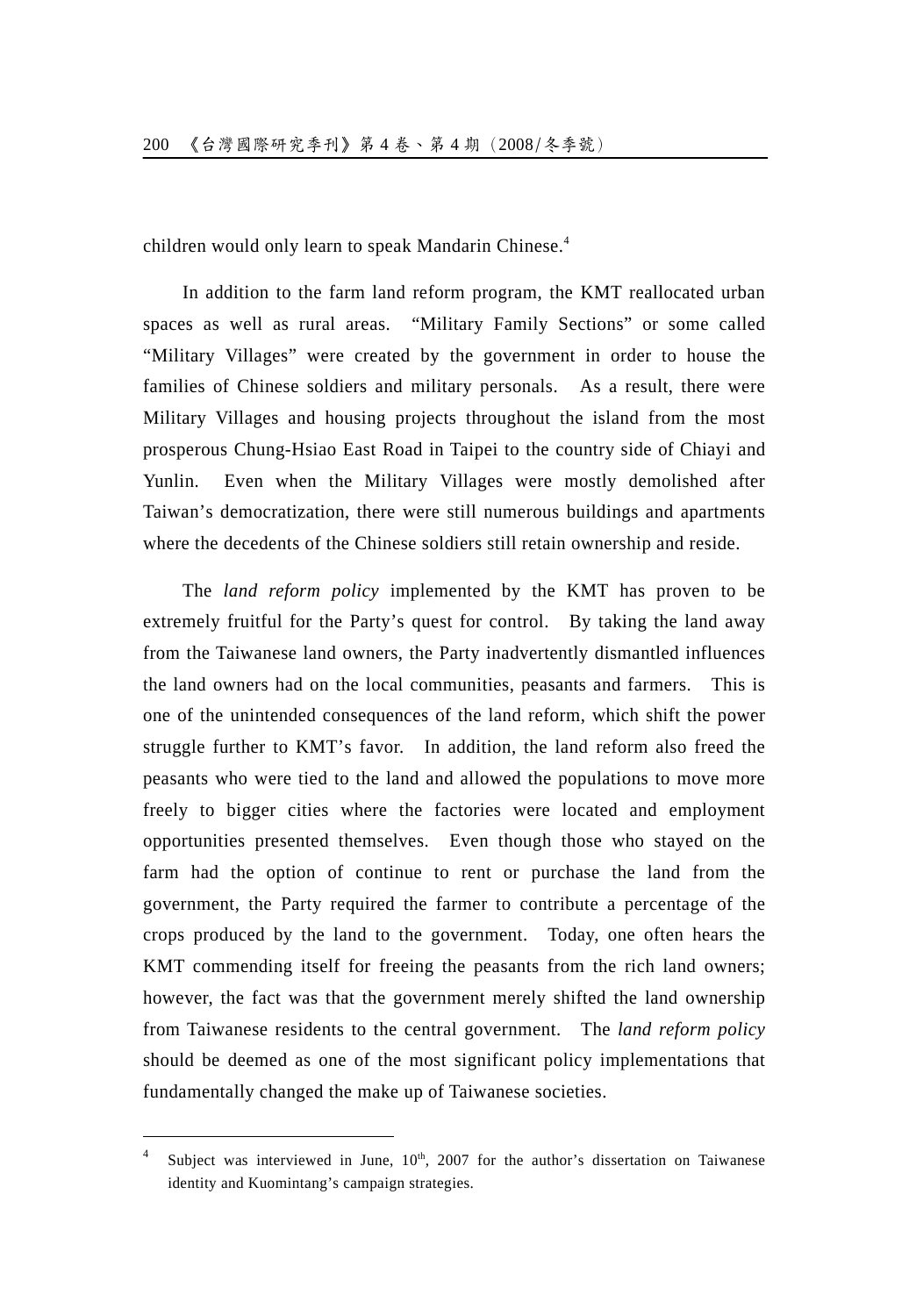#### *2. Education and Language*

To both Foucault and Mitchell, education and language are very effective tools for a sovereign or state to secure its power and prevent future outbreak of rebellions. Education can be seen as the extension of government's power over the person's soul and psyche. Education can also be used to construct a new individual, uncontradictory to the newly established regime. As Foucault points out, once the sovereign has power over the individual's body, it begins to extend its control over the human soul. In fact, Foucault contends that the human soul opens up more possibilities for punishment and control (Foucault, 1977: 104-14). Timothy Mitchell uses the term "enframing" to describe the European colonialists for ordering and controlling the "reality" of its others (Mitchell, 1988: 34). Part of enframing is to teach the colonized that the new order should be the better and the only way to operate one's daily life. In Egypt, enframing took the form of the model villages that were "run like barracks… [people] would to be inspected, supervised and instructed" (Mitchell, 1988: 34). There was the creation of a disciplined army through the mobilization and regimentation of thousands of Egyptians, and the eventual establishment of prep schools. The similarities of the colonized Egypt were tremendous to the case of Taiwan during the White Terror Era.

In Taiwan, during years of the White Terror, 93.82 percent of the children were schooled. Those who were teachers in China were assigned to both the old and newly established public schools in Taiwan. School administrators were also replaced by Chinese with Taiwanese acting as secondary assistance. Mitchell explains, "The order and discipline of modern schooling were to be the hallmark and the method of new form of political power" (Mitchell, 1988: 75). In the 1957-1958 academic years, there were 1,471,407 students in elementary schools, 270,523 in secondary schools, and 21,259 in colleges and universities (Walker, 1959: 132). The usual school curriculum included daily flag-raising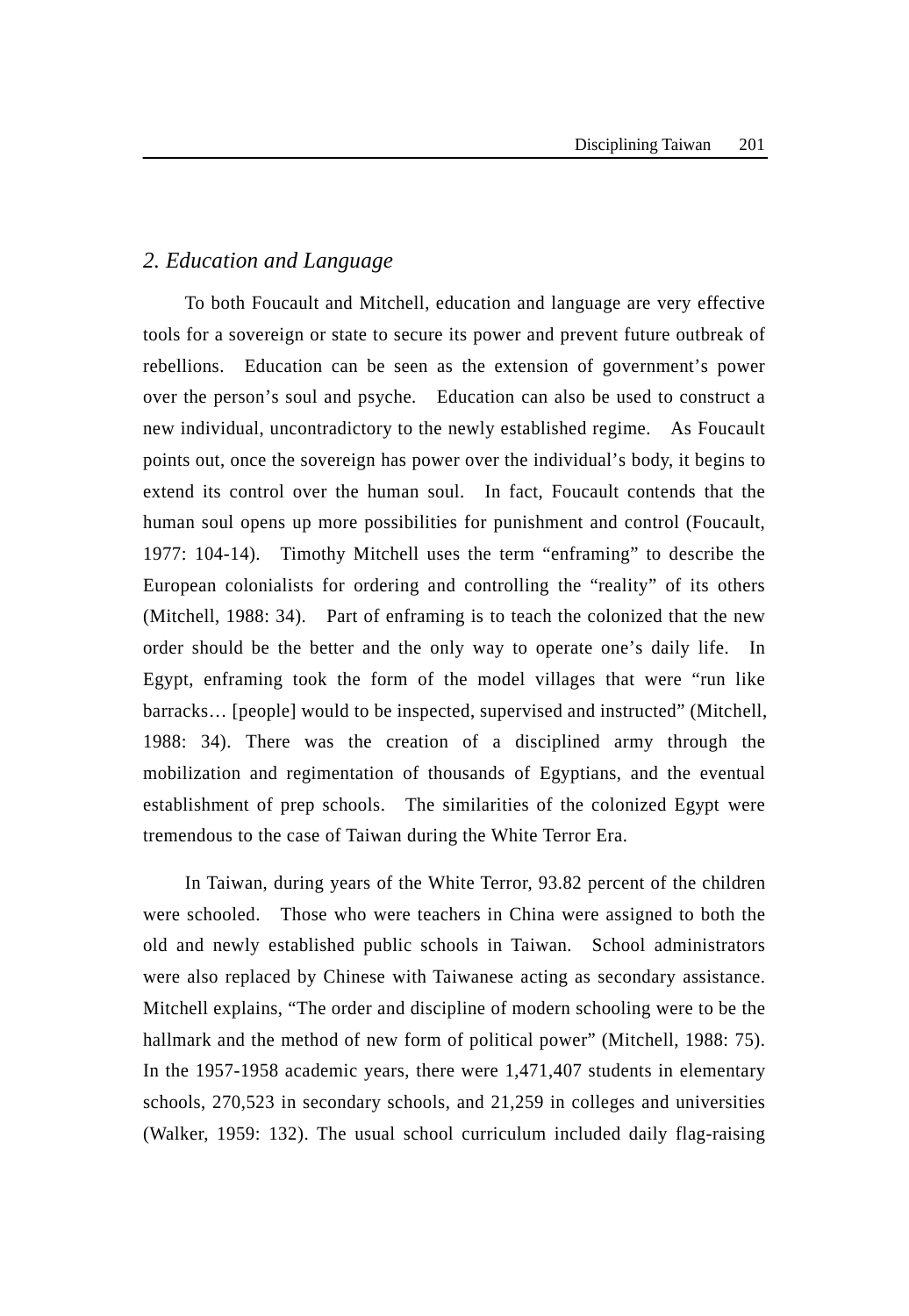ceremonies,<sup>5</sup> military training courses, and music lessons on military anthems. Children in the public school system from age 6 to 18 were taught military songs such as "Fight our way back to the Mainland," "I am a Chinese," "China" will be Strong," "I love China," and "The Plum Blossom." <sup>6</sup> Regular military anthem competitions were held to reward those who can memorize and sing the songs the best.

Another important aspect of the KMT promotion of national education was the publications of new text books. Between 1949 and 1957, over 19,000 text books were published (Walker, 1959: 132). Many of the old texts in both Taiwanese and Japanese were confiscated and destroyed. The National Institute for Compilation and Translation was then created by the KMT to take on the task of developing new textbooks where the party determined as suitable for the island's population. An exhibition at the Taiwan Democracy Memorial Plaza in 2007 showed that the textbooks written during the White Terror Era bear the central theme of promoting a new Chinese identity, the celebration of Chinese culture, and the legacy and history of the Republic of China.<sup>7</sup> Moreover, during the KMT education reform, Taiwanese literature, geography and history were abandoned, while Chinese history, geography and writings were glorified and promoted. In addition, the KMT also utilized the printing press as another tool for them to enact the Party's propaganda machine. By the year 1958, the KMT has already jump-started 28 newspapers and 498 journals and magazines while Article 23 of the National General Mobilization Law prevented others to publish (Walker, 1959: 132; Schafferer, 2003: 6).

In addition to strictly monitored textbooks, the KMT also carefully restructured the education system in Taiwan. As Mitchell states, "by

There was a deliberate campaign launched by the KMT to introduce the national flag of the Republic of China to the Taiwanese, who were used to the Japanese Raising Sun as its national flag.

<sup>6</sup> The Plum Blossom is the national flower of the Republic of China.

Author's attendance of the exhibition in June, 2007 at the Taiwan Democracy Memorial Plaza.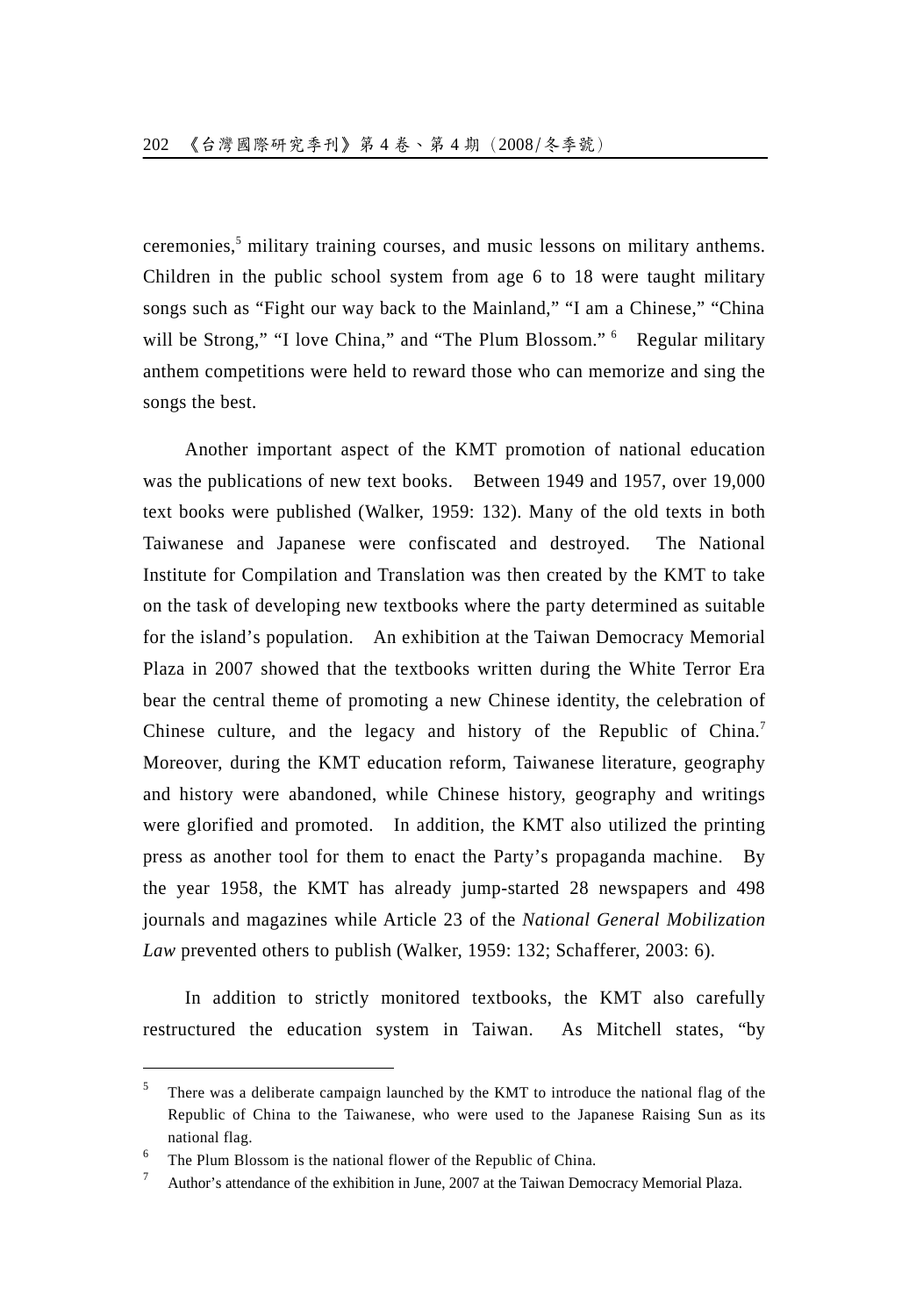specifying the separate ranks of people eligible for each successive stage of schooling, a social order was represented in the exact form of a *pyramid* of social classes" (Mitchell, 1988: 77). The Taiwanese population has the tendencies of focusing the subject their studies on sciences and medicine instead of social sciences and law for the simple reason what Taiwanese has less employment and career opportunities in the latter areas than their Chinese counterparts. In addition, under the new examination system, students were distributed to high schools and universities were based on the individual's provincial origin, which ensures more Chinese spots at better schools and universities. The Republic of China had 35 provinces before the civil war. For example, if 35 individuals were admitted to a school, 34 of them would be from provinces in China and only one person would be Taiwanese since Taiwan was treated one of the provinces.

Another part of the education reform of the KMT was new *national language policy*. Feng-Fu Tsao has labeled the policy as "unidirectional bilingual" (Tsao, 2000: 287). The "unidirectional bilingual" language policy, according to Tsao, means that the language policy is a one-way affair where the indigenous population was required to learn Mandarin, and the Chinese population was not required and therefore less likely to learn the languages of the indigenous groups (Tsao, 2000: 287). Before 1945, Taiwan was under the colonial rule of Japan. Most individuals in Taiwan were bilingual. They were able to converse in one of the indigenous Taiwanese languages and Japanese.<sup>8</sup> Soon after the establishment of the KMT regime, all indigenous languages and Japanese were banned from use in public. As a result, many public offices were given to the Chinese population since most Taiwanese could not speak the national language (Tsao, 2000: 288). In addition to the secrete police from the Garrison Command, the KMT had "language police" as well,

 $\overline{a}$ 

The indigenous languages referred by this paper are: Hakka, Holo and the Aboriginal tribal languages.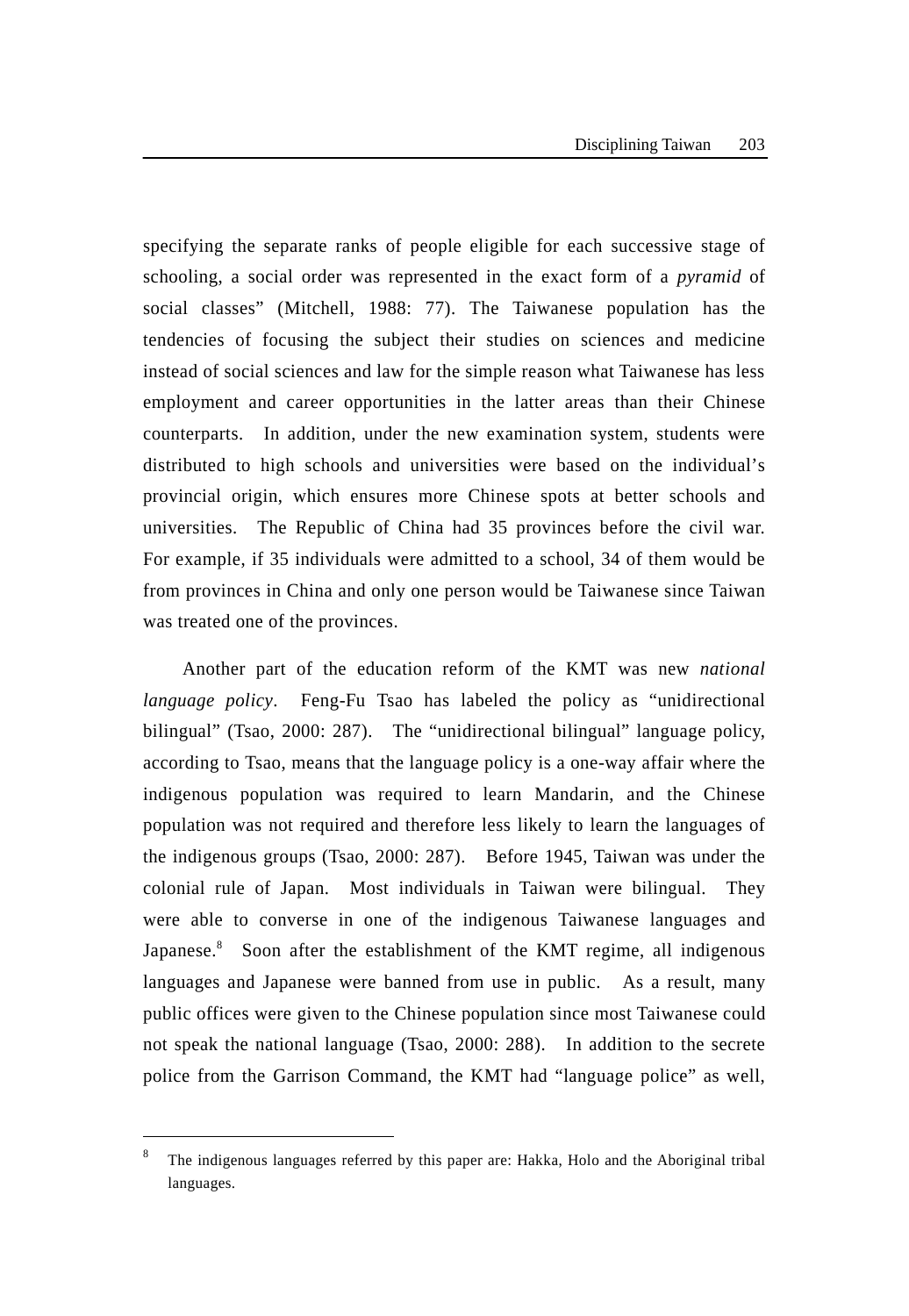mainly situated in schools. If the language police or the teachers, who are mostly Chinese, discovered individuals conversing in Taiwanese, the individual would be issued a citation and would have to pay a fine. In addition, school administrators and teachers were instructed to make signs that displayed "I spoke Taiwanese" for students to wear around their necks after they were caught speaking Taiwanese. The signs and ticketing, thus, created the general attitude amongst the younger generation that speaking Taiwanese was shameful, ungraceful and lower classed. Moreover, Chinese children who already spoke Mandarin had an advantage over children who did not speak Mandarin when they entered school. Non-mandarin speaking children not only had to learn Mandarin from scratch but also had to learn the correspondence between the linguistic system and the writing system (Tsao, 2000: 291). Psychologically, since children who were non-native mandarin speakers were often punished for speaking their home language, he/she "automatically becomes a second-class citizen" (Tsao, 2000: 291). Even though there attempts by the Taiwanese intellectuals to resist the invasion of the Chinese language as the Egyptian did to the Europeans, the coercive mechanisms of the KMT were overpowering. The indigenous languages thus eroded rapidly and some languages of the aboriginal population are on the verge of extinction (Tsao, 2000: 291). According to linguistic surveys conducted in the 1990s, every survey showed that while the proficiency in the mother tongue, e.g. Holo, Hakka or an Aboriginal language has deteriorated, proficiency in Mandarin has improved considerably over the generations (Tsao, 2000: 293).

It is not until after the democratization of Taiwan that the indigenous languages finally made a come back due to the heavy usage of those languages by the DPP politicians. Some of them would only speak in their native tongue and refused to use Mandarin in public. Debates also started to emerge amongst politicians and academics on whether the indigenous languages of Taiwan should be taught as national languages in Taiwan. As of today, Mandarin is still the official national language of Taiwan.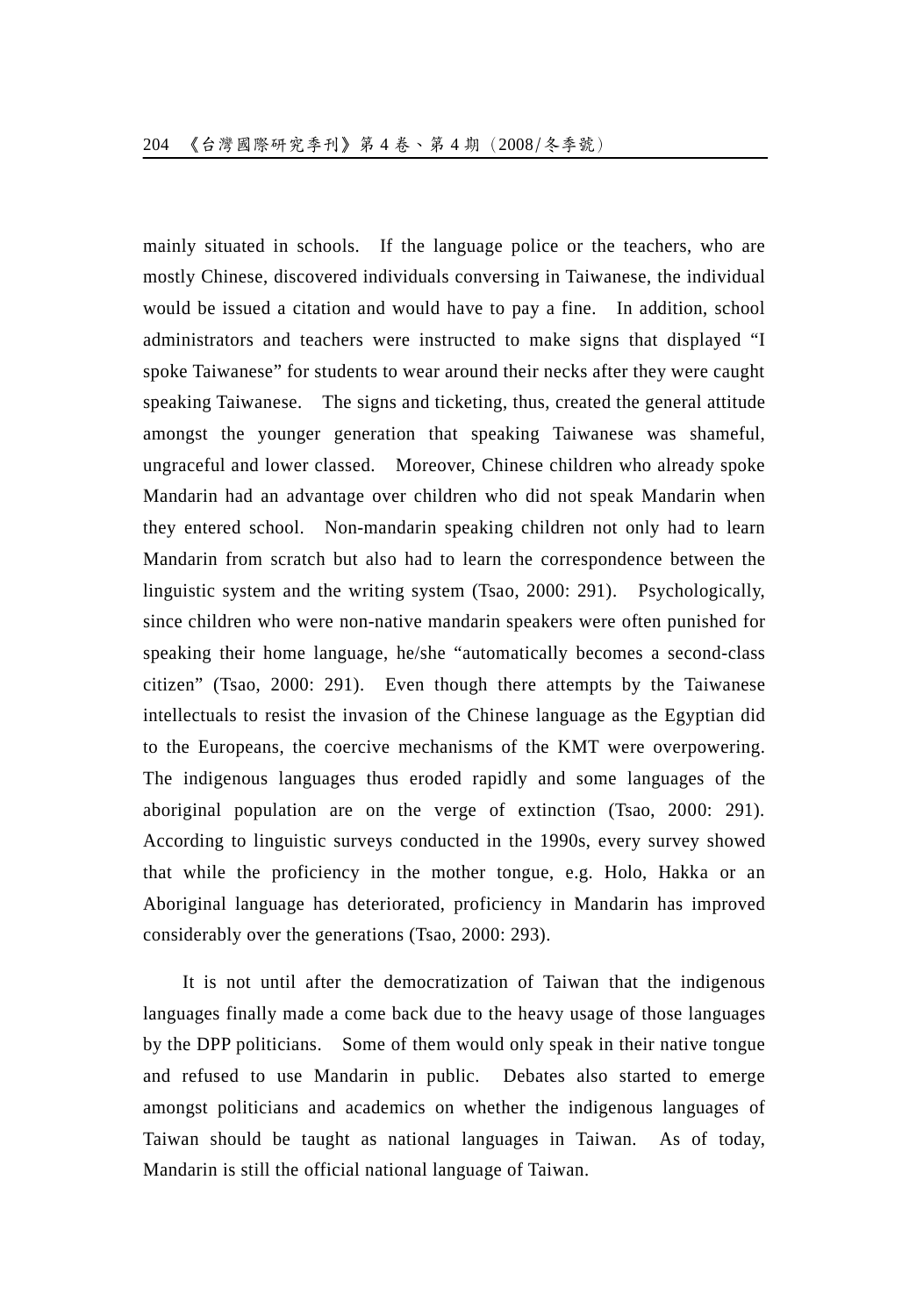#### *3. Cultural Assimilation and Domination*

In the years between the 1940s and 1960s, the KMT regime had successfully reorganized and enframed Taiwan into different model villages, counties and magistrates. At the same time, the KMT also exercised what Foucault and Mitchell have labeled as cultural imperialism through its control of the media in replacement of the multi-cultural Taiwanese tradition with the creation of a new ethnocentric Chinese identity for the residents of Taiwan.<sup>9</sup> The KMT regime banned public performances of Taiwanese songs, music and theater. The Taiwanese opera was a type of theatrical art very popular amongst the indigenous population. It was usually performed on an outside stage in the town square. The KMT prohibited the performance of Taiwanese opera and replaced it with the Peking Opera, which was the favorite of Chiang Kai-Shek. In addition, since the introduction of television in 1962 in Taiwan, TV programs have always been used as the primary tool in promoting the Mandarin language. According to Tsao, before the introduction of the television, there were radio stations in Taiwan that broadcasted their programs in Holo only. However, since television was introduced, there were "no one single station which broadcasts completely in any of the dialects" (Tsao, 2000: 288). The Taiwanese actors were also forced to perform in Mandarin. The performances of Japanese songs, which were very popular amongst the senior generations, were eliminated altogether. In 1972, the Ministry of Education further announced that "dialect" programming must be reduced to one hour per day. It is not until 1987 that the restriction of use of "dialects" in mass media was lifted (Tsao, 2000: 288).

Today, almost all individuals in Taiwan are able to understand and

 $\overline{a}$ 

<sup>9</sup> Because of the various colonial legacies, the Taiwanese have adopted practices, rituals and food from different cultures. In combination of the aboriginal population, Taiwan has always been multi-cultural and multi-ethnics until the attempts of the KMT to assimilate the population to Chinese.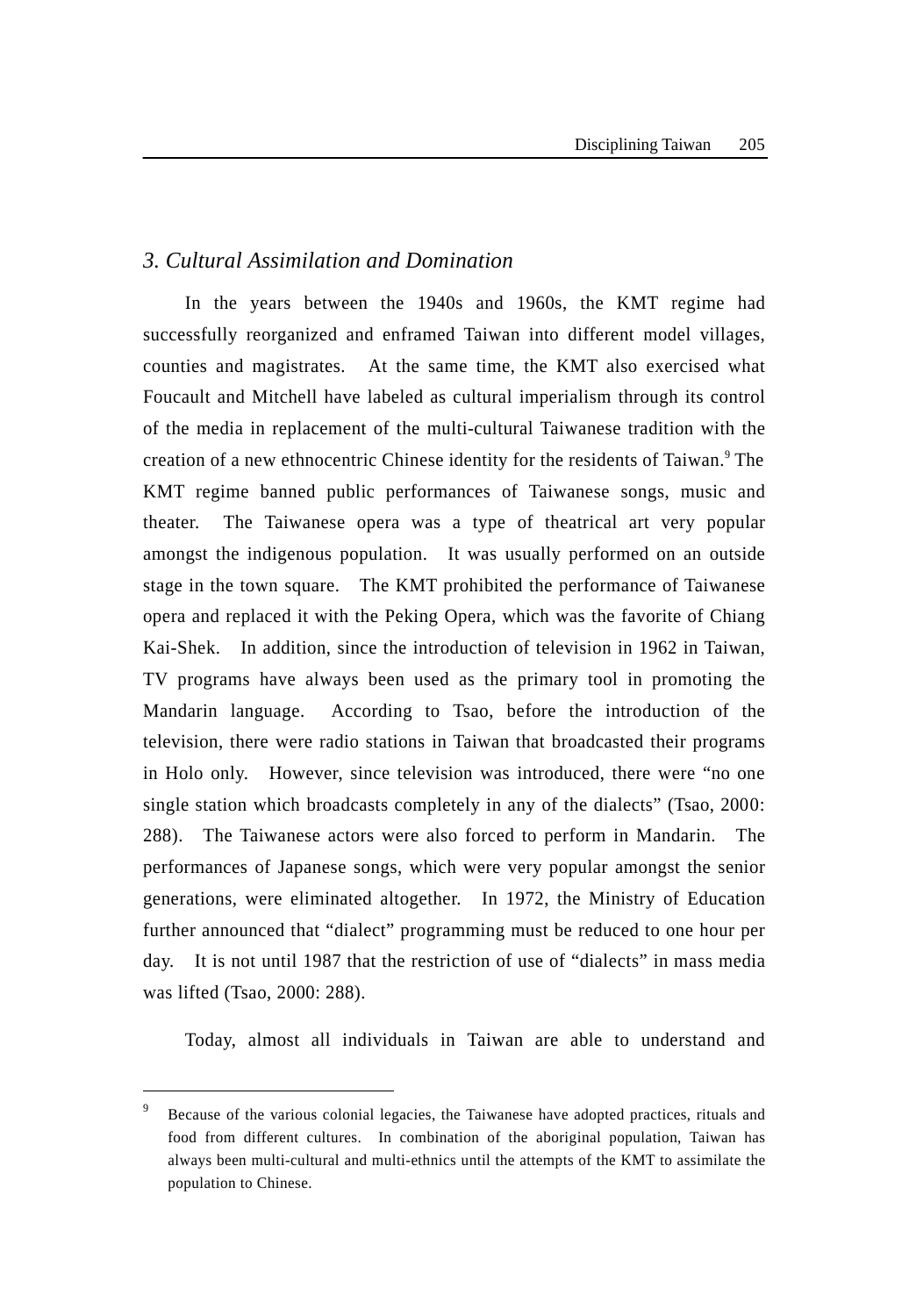converse in Mandarin. Furthermore, research show those who were born after the third generation bracket are more fluent in Mandarin than in his/her native tongue (Chang & Wang, 2005: 29-49).<sup>10</sup> Due to the success of the KMT national language policy, it is difficult to say if any of the indigenous languages will ever be used exclusively by any of the ethnic groups in Taiwan. However, this does not mean that the indigenous languages are not making a come back. Since the early 1990s, more youngsters are now using Holo and Hakka to express themselves. In the old days, being labeled as "Taiwanese" or being called "Tai" used to be taken as a put-down, conversely, Taiwanese has become a hip and endearing way of calling someone who is Taiwanese and is considered as cool by the younger generation in Taiwan. For example, a popular dance named "Tai-Ke-Wu," literally means the "Taiwanese dance," became extremely popular amongst high school and college students in Taiwan last year, when the term "Tai-Ke" used to be considered as an offensive by the indigenous population.

The land reform and redistribution program, the restructuring of the education system and the promotion of Mandarin as the national language have all proven to be very effective mechanisms for the KMT to control and assimilate the Taiwanese society to its Chinese origins. As Tsao and other linguistic scholars have shown in their studies, younger generation Taiwanese are able to converse in Mandarin more eloquently than their mother tongue and would prefer to communicate in Mandarin instead of the mother language. In addition, the success of the education system can be seen in surveys conducted by major research institution such as the National Chengchi University's Election Study Center. According to the center survey, in 1992, 26.2% of the population identifies themselves as Chinese and 17% of the population identifies themselves as Taiwanese only. In 2007, however, only 5% of the

<sup>10</sup> The third generation Taiwanese are those who were born between 1954 and 1968 and entered the formative years between 1972 and 1986.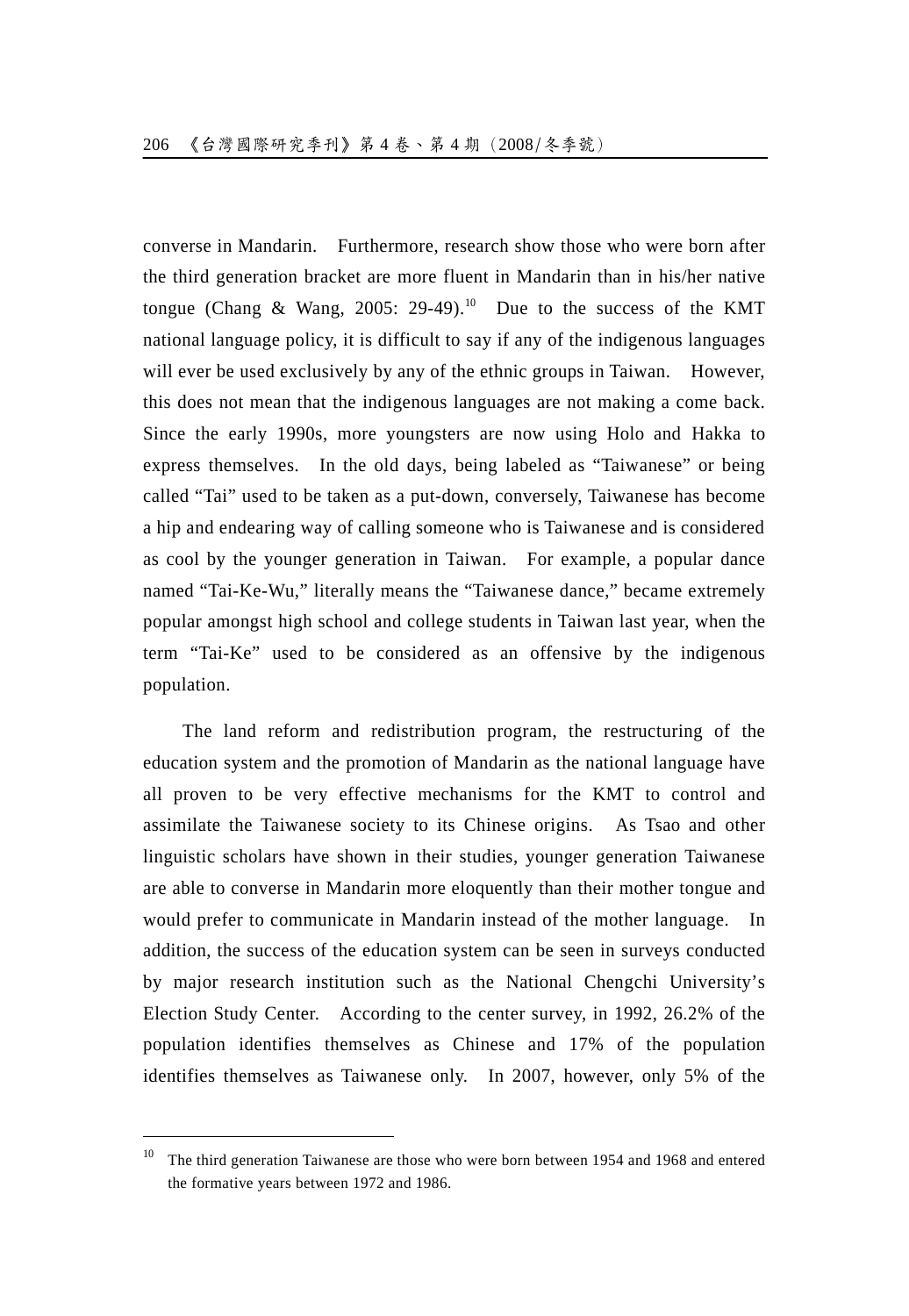subjects surveyed identify themselves as Chinese and the percentage of subject who identifies themselves as Taiwanese increased to  $43.7\%$ .<sup>11</sup> Since democratization, many DPP politicians and now as well as KMT politicians have chosen to deliver their public speeches in Holo or in Hakka, however, Mandarin Chinese is still the official national language of Taiwan. Although TV stations in Taiwan today have separate news broadcasts and entertainment programs that are in the indigenous languages only and speaking one's mother tongue is no long seen as embarrassing or ungraceful, the success of the KMT language and cultural programs still lingered and will continue to play a tremendous part in the lives of the population on Taiwan.

# Conclusion

 $\overline{a}$ 

As stated at the onset, the argument of this paper is the fifty-year KMT domination of Taiwan was no accident. This article has demonstrated the methods of domination and the policy programs enacted by the KMT government for the purpose of domination of the Taiwanese society. This article contends that total domination was a carefully planned out process involving almost all aspects of society. The paper showed that the success oppression of the Taiwanese by the KMT was further explained and supported by the theories of Foucault and Mitchell. The leadership of the KMT understood the aspects of society they have to penetrate in order to establish hegemony and control. The creation of the strong state takes strategic planning with harsh and penetrating methodologies targeting individual's body and mind. The paper also showed that Foucault and Mitchell's theories not only are applicable to European cases, they can also be use to explain the

<sup>11</sup> Survey data on Important Political Attitude Trend Distribution: Taiwanese/Chinese Identification Trend Distribution in Taiwan (1992/06-2007/12). The National Chengchi University, Election Study Center.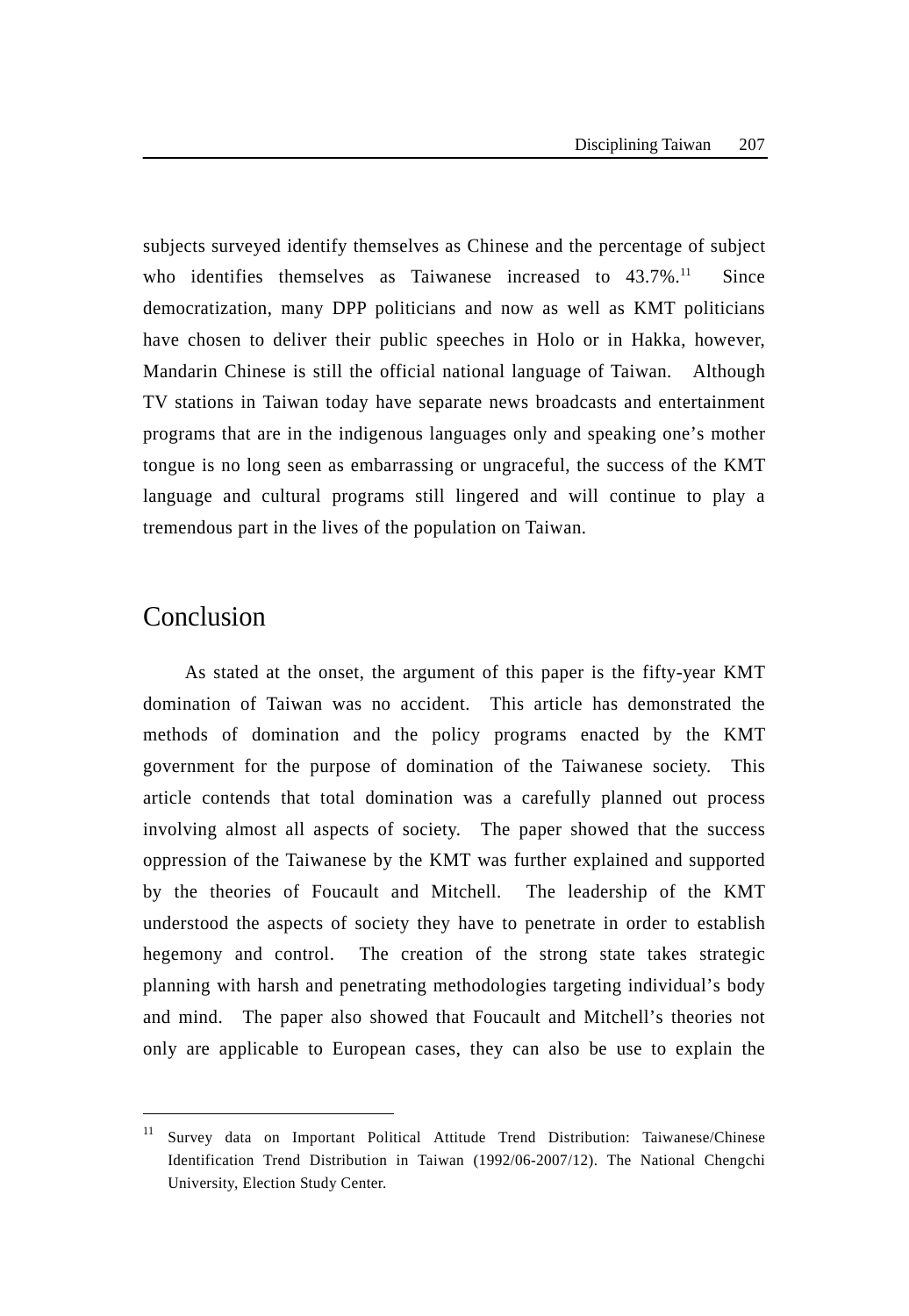behavior of the KMT regime in Asia as well.

Lastly, theoretical papers that link important state-society theories to the case of Taiwan should be encouraged. It is the linkage of theories and case studies that is more capable in providing the stronger explanation of political behavior of a government or a political party. It is the ultimate goal of this article to contribute something unique to the existing literature on the political development of Taiwan.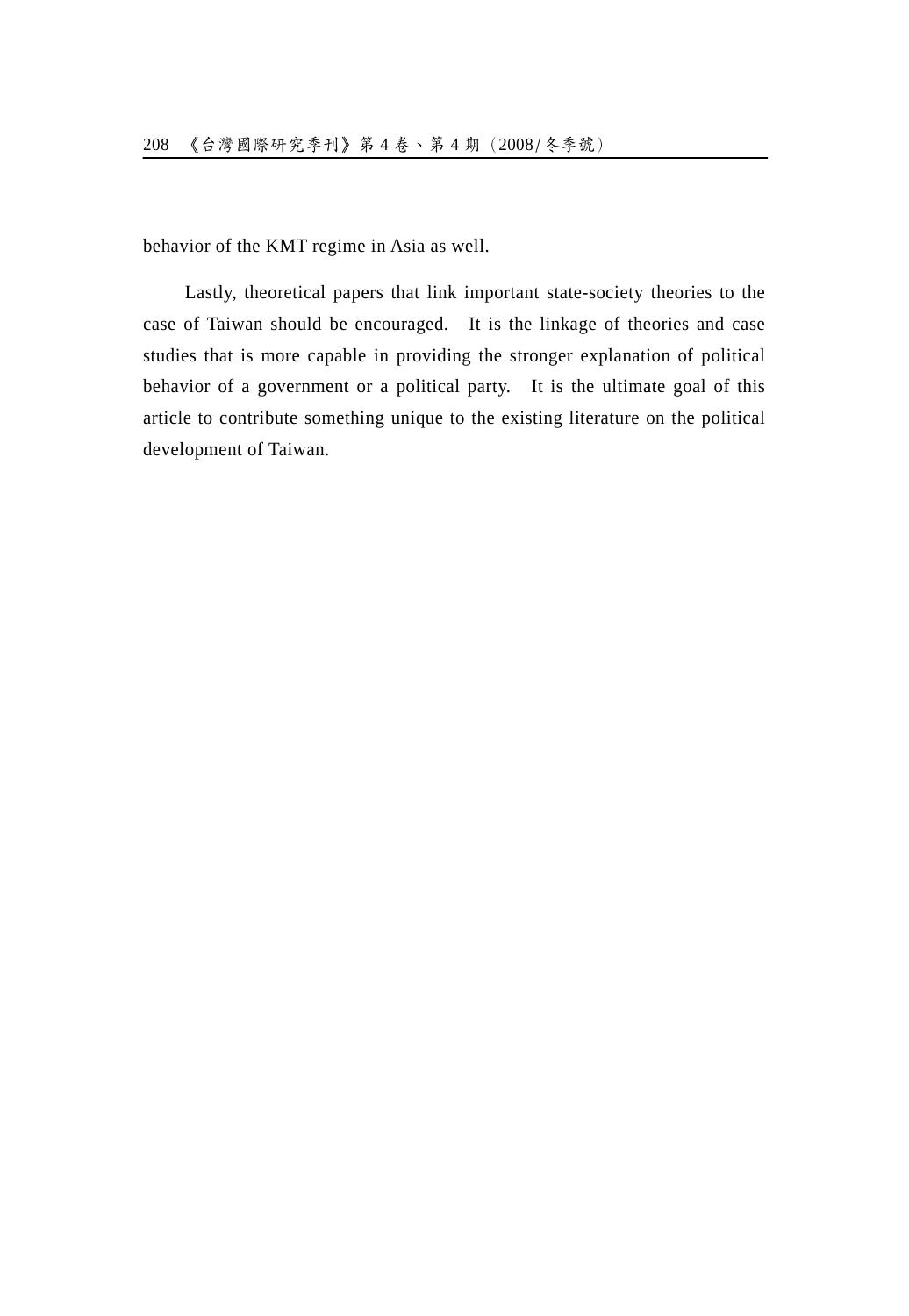## References

- Chang, G. Andy, and T.Y. Wang. 2005. "Taiwanese or Chinese? Independence or Unification? An Analysis of Generational differences in Taiwan." *Journal of Asian and African Studies*, Vol. 40, Nos. 1-2, pp. 29-49.
- Cheng, Tun-Jen. 2006. "Strategizing Party Adaptation: the Case of the Kuomintang." *Party Politics*, Vol. 12, No. 3, pp. 367-94.
- Chou, Yangsun, and Andrew J. Nathan. 1987. "Democratizing Transition in Taiwan." *Asian Survey*, Vol. 27, No. 3, pp. 277-99.
- Foucault, Michel. 1977. *Discipline and Punish: the Birth of the Prison.* New York: Vintage Books.
- Lee, Jim Siao-Feng. 1998. *Interpreting 228.* Taipei: Yu-San Publication.
- Migdal, Joel S. 1988. *Strong Societies and Weak States: State-Society Relations and State Capabilities in the Third World.* Princeton, N.J.: Princeton University Press.
- Mitchell, Timothy. 1988. *Colonizing Egypt*. Berkeley: University of California Press.
- Ouyang, Wen (Producer/Director). 2007. *The 228 Incident: 60 Years On.* Documentary. Taipei: San Li Television Company.
- Philip, Mark. 1983. "Foucault on Power: A Problem in Radical Translation?" *Political Theory,* Vol. 11, No. 1, pp. 29-52.
- Rigger, Shelley. 2001. *From Opposition to Power: Taiwan's Democratic Progressive Party*. Boulder: Lynn-Reiner Publication.
- Schafferer, Christian. 2003. *The Power of the Ballot Box: Political Development and Election Campaigning in Taiwan.* Lanham, Md.: Lexington Books.
- Tsao, Feng-Fu. 2000. "Language Policy and Language Education in Taiwan," in Kam, Wo Wah, and Ruth L. Wong, eds. *Language Policy and Language Education in East Asia*, pp. 285-305. Singapore: Time Academic Press.
- Walker, Richard L. 1959. "Taiwan's Development as Free China." *Annals of the American Academy of Political and Social Science*, Vol. 321, No.1, pp. 122-35.
- White, Stephen K. 1986. "Foucault's Challenge to Critical Theory." *The American Political Science Review*, Vol. 80, No. 2, pp. 419-32.